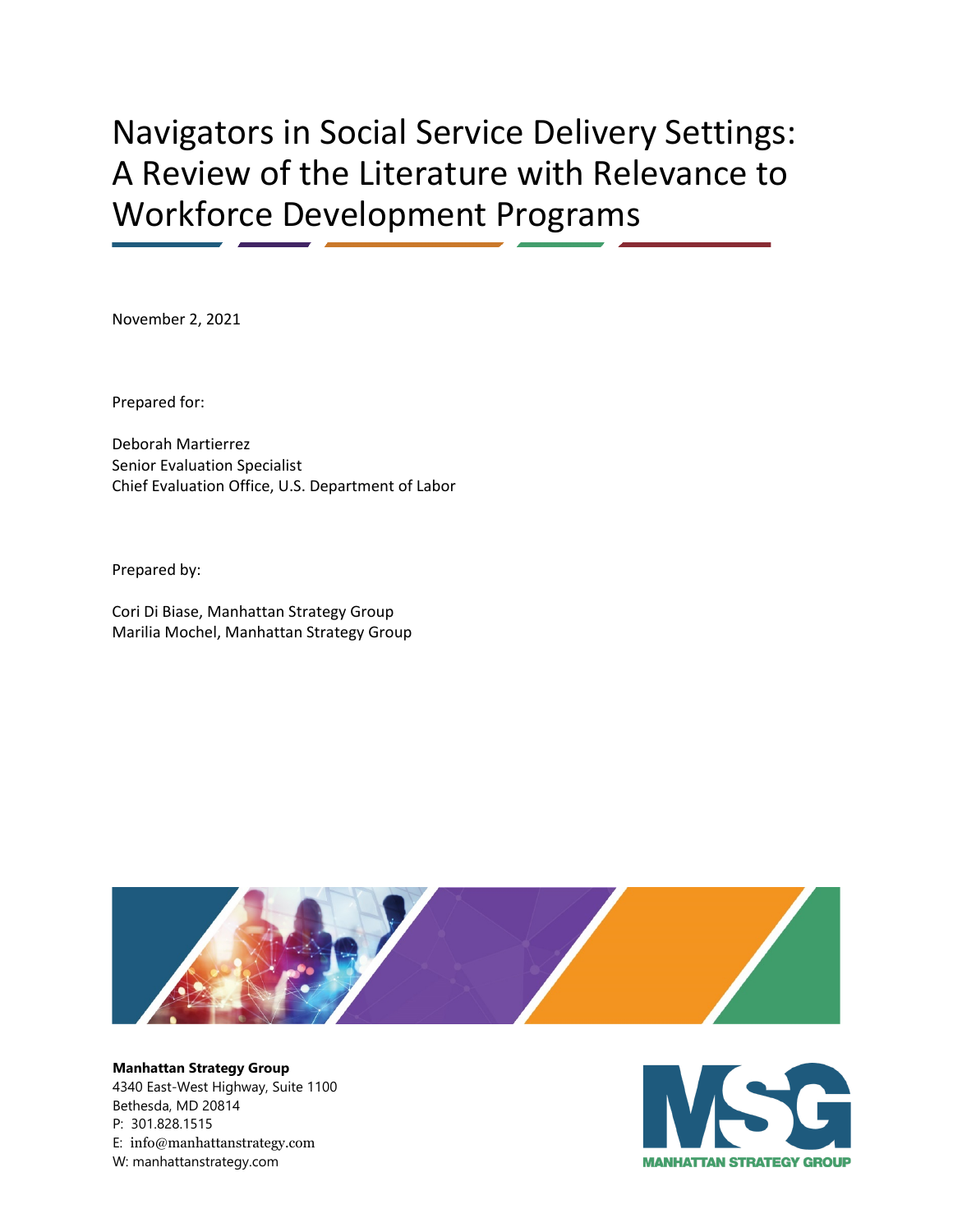This report was prepared for the U.S. Department of Labor (DOL), Chief Evaluation Office, by Manhattan Strategy Group, under contract number 1605DC-18-A-0019/1605DC-18-F-00431. The views expressed are those of the authors and should not be attributed to DOL, nor does mention of trade names, commercial products, or organizations imply endorsement of same by the U.S. Government.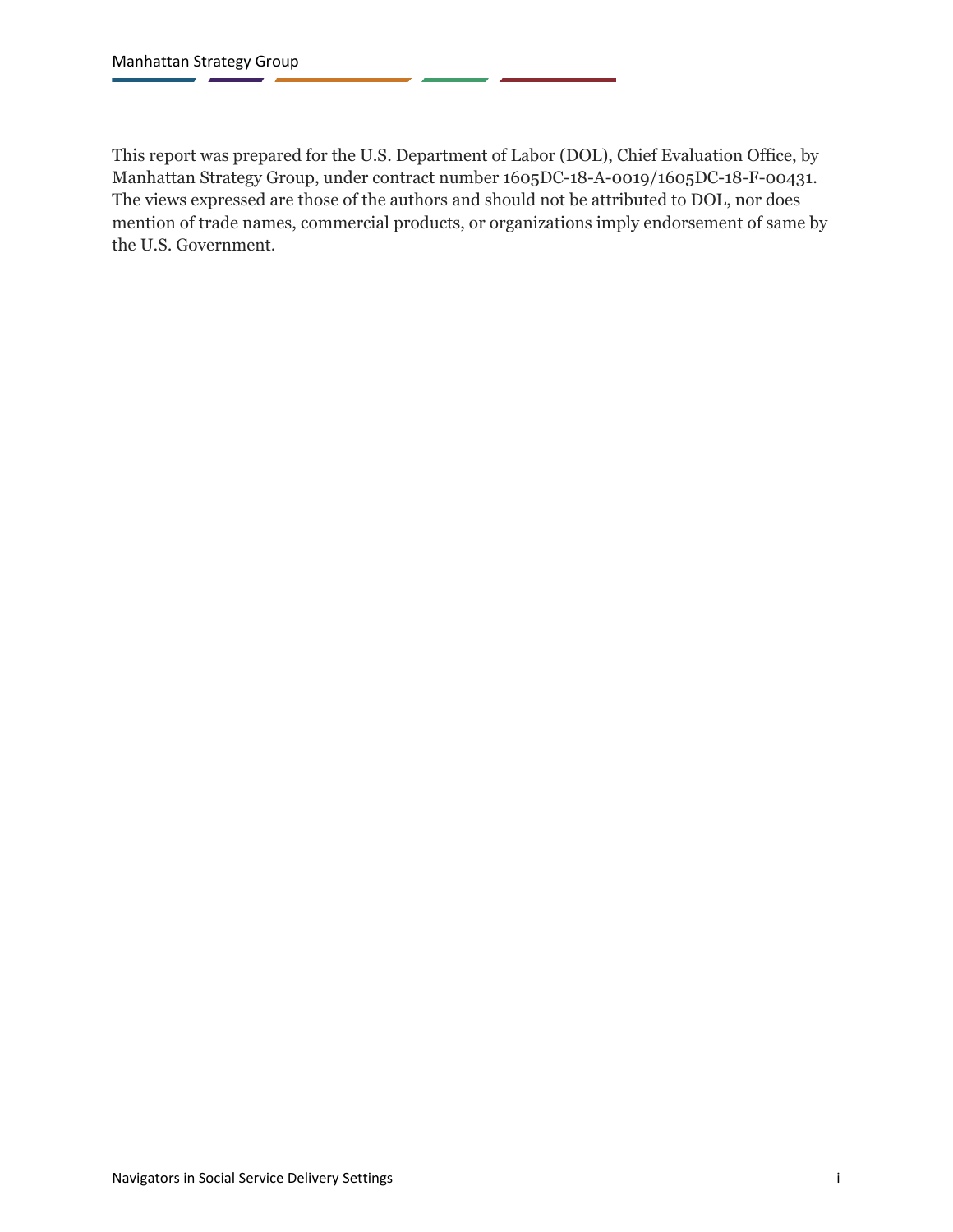#### **Table of Contents**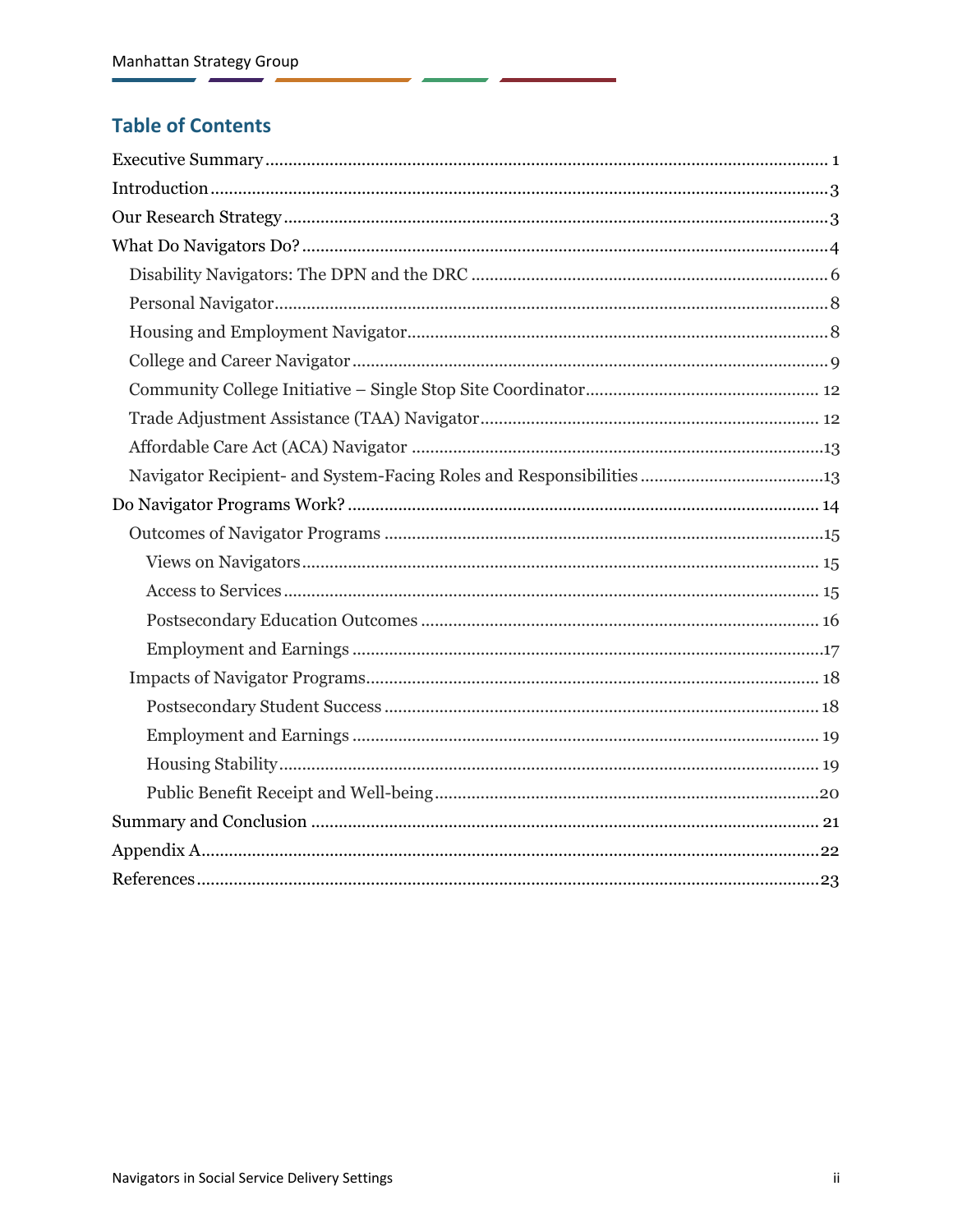## <span id="page-3-0"></span>**Executive Summary**

The use of the term navigator emerged in the U.S. in the field of patient care in the early 1990s. From the start, the focus of the navigator role in patient care settings was to reduce disparities and improve access to care for distinct racial and low-income groups (Freeman, 2006). This report summarizes findings of our literature review on the use of navigators, their roles and responsibilities, and their impact on workforce development, education, and social services. It covers reports and studies published since 2010.

The review examines the use of navigators across workforce development and related programs, including explorations of the following programs: the Disability Program Navigator and the Disability Resource Coordinator, the Personal Navigator of the Demonstration to Maintain Independence and Employment (DMIE), the Workforce Innovation Fund (WIF) Housing and Employment Navigator Program, Trade Adjustment Assistance Community College and Career Training (TAACCCT) College and Career Navigator, the Single Stop Coordinator, the Trade Adjustment Assistance (TAA) Navigator, and the Affordable Care Act (ACA) Navigator. These programs used navigators to achieve a myriad of goals, from expanding access and services to individuals with disabilities in American Job Centers, to forestalling the need to stop work due to disabilities, to postsecondary student success to increasing program uptake.

While no universal definition of a navigator exists, common elements appear in the literature. Navigators serve as brokers who help individuals or families confront complex systems (Freund et al., 2008) and provide information about supports and services "within and across complex and inaccessible systems" (Anderson & McConnell, 2020, p. 4). Navigators also offer possible solutions to program access challenges because they coordinate services, increase knowledge via education, and even promote systems change efforts that reduce barriers to access and make service delivery more welcoming to targeted populations. Our assessment of the programs shows that navigator activities can be grouped into seven categories: (1) recruitment and uptake, (2) engagement, (3) direct service, (4) referral and direction, (5) partner and system coordination, (6) policy improvement, and (7) capacity building. Each program described in the review emphasizes a different combination of these roles and responsibilities for its navigators.

Few studies rigorously assessed the impact of navigator programs. In this review, we identified five studies that examine multiple outcome measures. Two quasi-experimental studies examined the impact of navigator support on postsecondary student success. They found positive impacts on semester-to-semester persistence (Daugherty et al., 2016; Zhu et al., 2018), and higher rates of completed-to-attempted degree bearing credits, and higher weighted grade point average (Zhu et al., 2018). Daugherty et al. (2016) found larger impacts for students who received tax preparation services.

A study of the WIF Housing and Employment Navigator found gains in employment among participants randomly assigned to the navigator services (Bolan et al. 2017). However, the impact on earnings of the program was limited, with higher hourly wages only for participants in the first year of the program. A randomized study of the DMIE program also only found differences in earnings in subgroups, in this case among participants with lowest functioning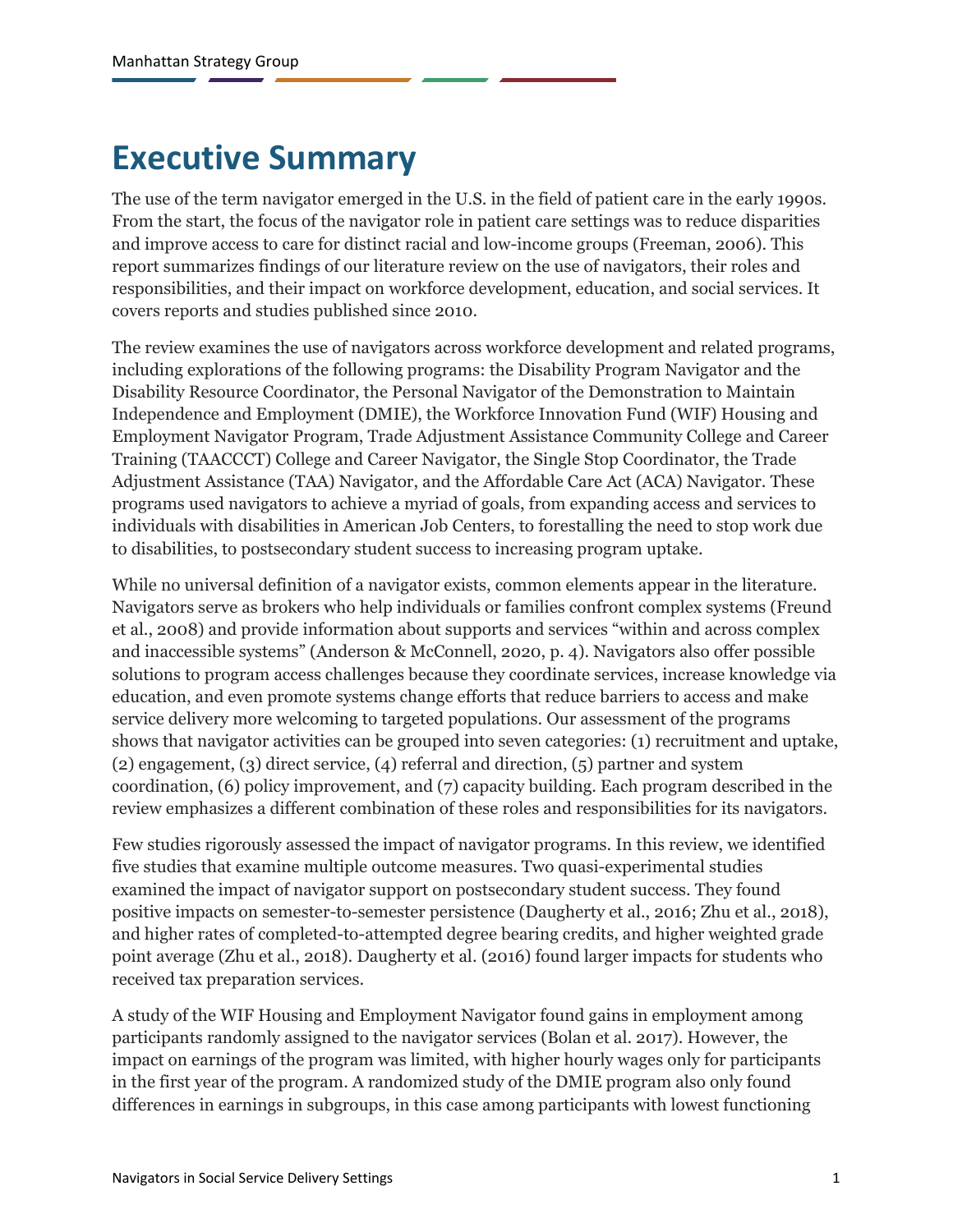scores (Linkins et al., 2011). In this study, Linkins et al. (2011) also found that the participation in the DMIE led to positive outcomes in health and well-being.

The WIF Housing and Employment Navigator Program did not lead to anticipated results in housing stability or public benefit receipt, with no statistically significant difference between the treatment and control groups (Bolan et al. 2017). Another study, focused on the DMIE, found significantly lower likelihood of federal disability benefit receipt among the treatment group (Gimm et al., 2014).

The causal studies examined in this review all note that the impacts detected refer to the navigator *programs*, which often include other resources beyond support from a navigator alone. Still, some additional evidence from the WIF navigator and the DMIE suggests that participants with more contact with navigators fared better in earnings (Linkins et al. 2011) and long-term employment and retention rates (Bolan et al. 2017).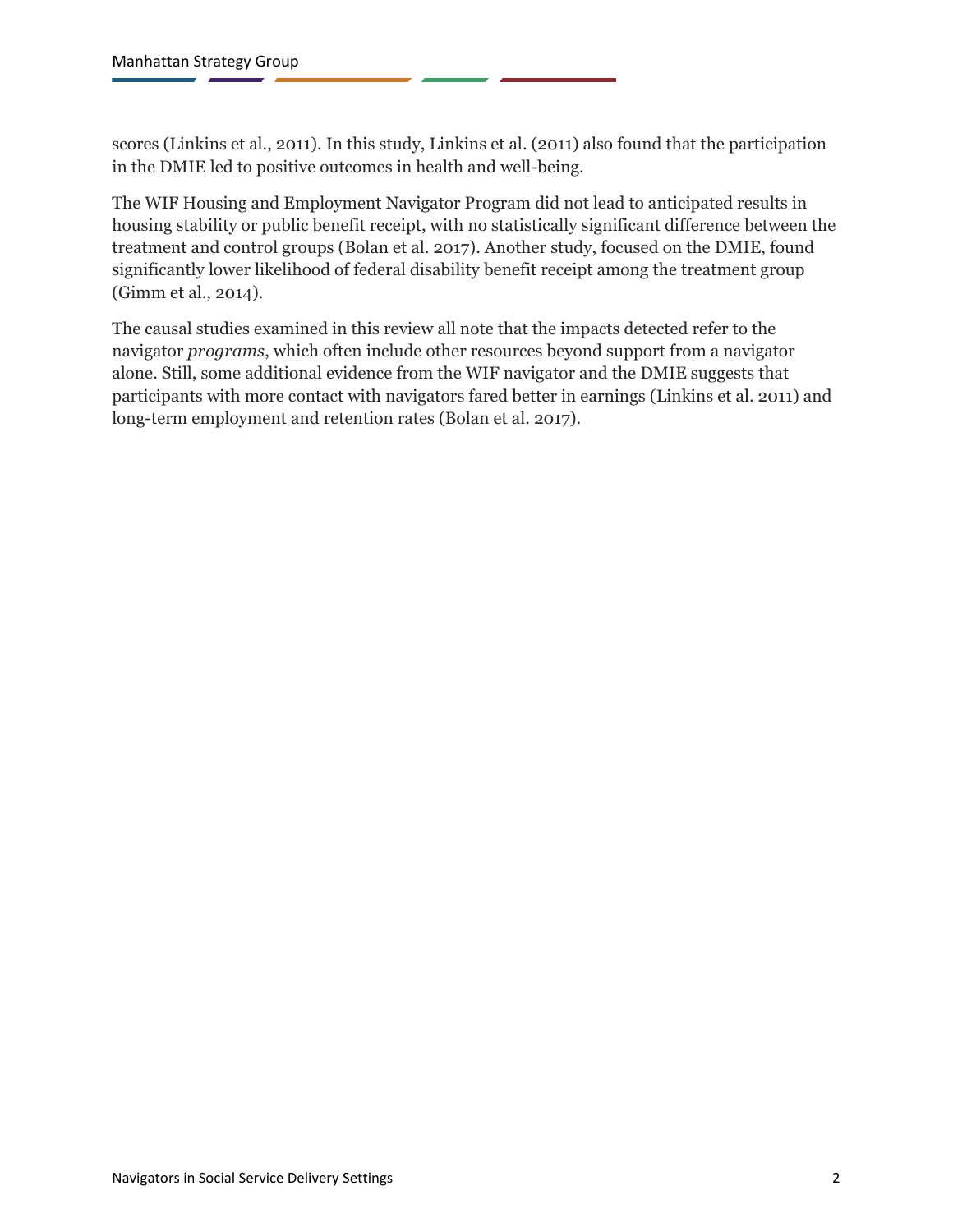# <span id="page-5-0"></span>**Introduction**

The use of the term **navigator** emerged in the U.S. in the field of patient care in the early 1990s. From the start, the focus of the navigator role in patient care settings was to address health inequities and improve access to care for distinct racial and low-income groups that had been found to suffer from drastically worse cancer treatment outcomes (Freeman, 2006).

While no universal definition of a navigator exists, common elements appear in the literature. Navigators serve as brokers who help individuals or families confront complex systems (Freund et al., 2008) and provide information about supports and services "within and across complex and inaccessible systems" (Anderson & McConnell, 2020, p. 4). Navigators also offer possible solutions to program access challenges because they coordinate services, increase knowledge via education, and even promote systems change efforts that reduce barriers to access and make service delivery more welcoming to targeted populations.

The term navigator is found in health care, human services, workforce development, and education literature. Navigator programs vary in intervention design, target populations, and specific navigator duties; however, it is possible to summarize the navigator as a staff member who provides an additional layer of proactive support for service recipients. The navigator is often devoted to guiding a service recipient through one or more service systems, the complexities of which are daunting to the uninitiated or disadvantaged. Specifically, the navigator role typically involves an explicit focus on service recipient engagement. Additionally, some navigator models focus on "system-facing" efforts to proactively remove barriers and complexities with which service recipients would otherwise be forced to contend. As a whole, navigators are most frequently used to support, or facilitate access for, individuals who are underserved or who experience significant barriers to equitable access to services.

This literature review focuses on navigator programs with application to social services. It describes program goals and navigators' typical roles and functions, as well as research showing outcomes and impacts of the use of navigators in these fields.

# <span id="page-5-1"></span>**Our Research Strategy**

The goal of this review was twofold, first to examine the roles and activities navigators perform in workforce development and related fields. The second objective was to learn about the outcomes of such programs and ultimately if they work.

With this goal, we conducted a search for literature between 2010 and 2021. We searched peerreviewed journal articles and grey literature. We started the search using Google Scholar and expanded it to university library catalogues and the websites of relevant organizations, including government agencies, think tanks, and research firms. In our search, we used the term "navigator" as a starting point and later incorporated terms that were similar in intent to navigator, such as "facilitator" or "coordinator."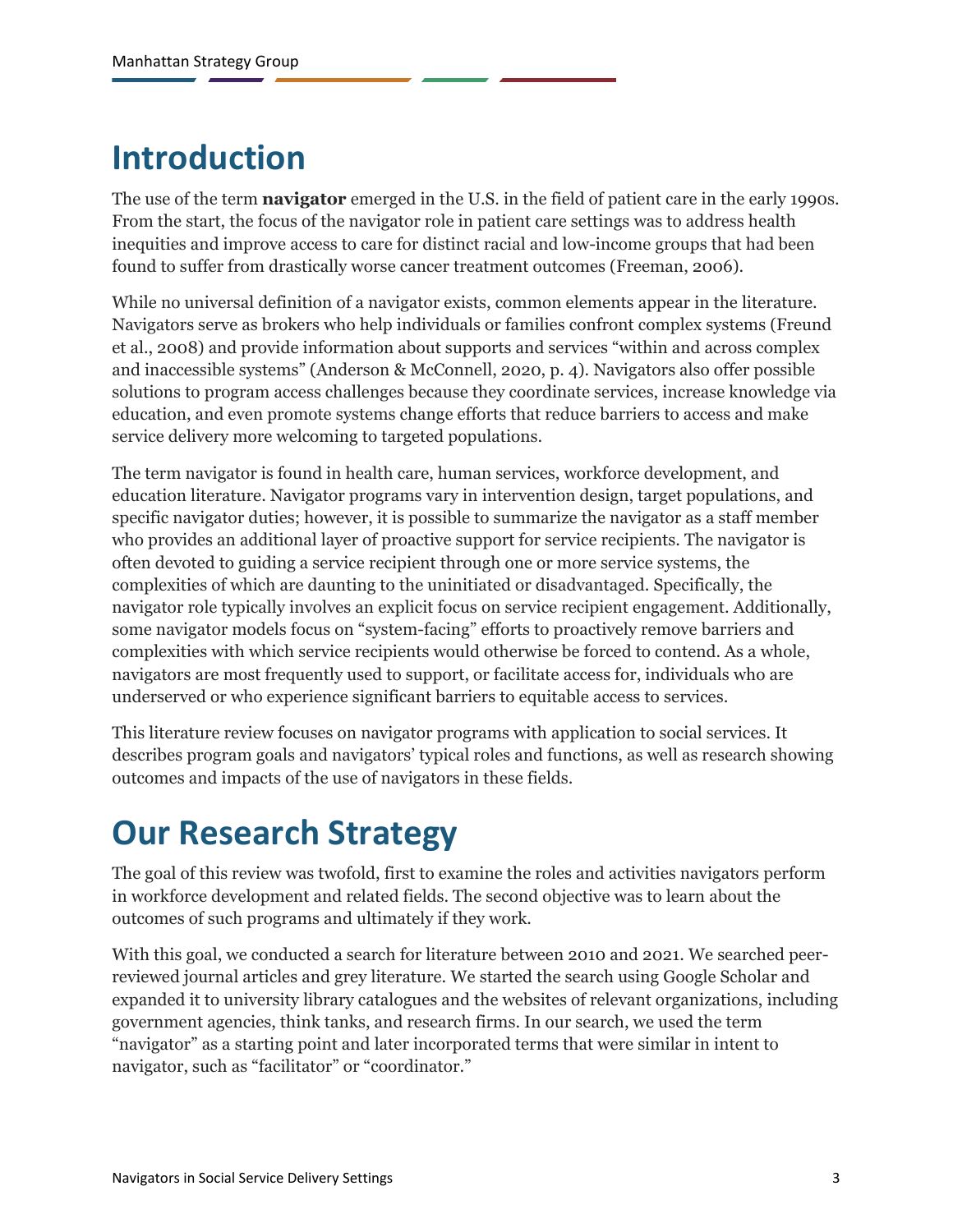Our search did not exclude the experience of other countries, provided that the source was published in English and that it was found using the search terms above. This yielded one British source, with heavy references to the U.S. experience (Boeltzig et al. 2010).

We made the decision to not use certain search terms such as "coach," "counselor," or "case manager" in our review. While many navigator applications incorporate coaching, counseling, and/or case management, the use of these terms alone diminishes the scope of the work of navigators. We also curtailed our search for studies of patient navigators because the applicability of their functions and outcomes are less relevant to the workforce and employment services practice. We screened articles identified for relevance and after identifying relevant ones, we assessed their bibliographical references for relevance to this review. For this reason, some references used here have earlier publication dates.

This review aims to be comprehensive of programs, outside of the healthcare services field, that use the term navigator in provision of workforce and human services. There is a larger universe of programs that deliver navigator-like services but that use other names for which we did not expand this review.

In exploring whether navigator programs work, we did not limit our review to causal studies due to their limited number. For this reason, we discuss outputs and outcomes of programs identified, as a large portion of the discussion of the use of navigators relies on qualitative studies focused on program implementation or trends after the program implementation without a design that enables us to attribute changes to the navigator program. Additionally, workforce development programs have adopted navigators with promising results, and we deemed their experience to be important regarding the use of navigators in the field to be included in this review.

The remainder of this report is divided into two broad sections, one exploring the work navigators do by presenting the experience of programs identified in our search. The second explores what outcomes and impacts are attributed to these programs in the literature. This latter section is divided into two subsections, one that explores descriptive analyses of navigator programs; the second, that presents the findings of rigorous causal studies about the impact of such interventions.

# <span id="page-6-0"></span>**What Do Navigators Do?**

There is no unified list of activities that all navigators must perform across the variety of social service, workforce, and education programs; however, all navigator programs include supports and services that bridge across systems (Anderson & McConnell, 2020; Bolan et al., 2017; Boeltzig et al., 2010). To this point, it is helpful to view the navigator as serving both recipientfacing and system-facing roles, the prevalence of each varying depending on the specific program.

As presented below, recipient-facing activities incorporate a wide variety of direct service functions. Navigators may act as guides within the system, making referrals, coaching service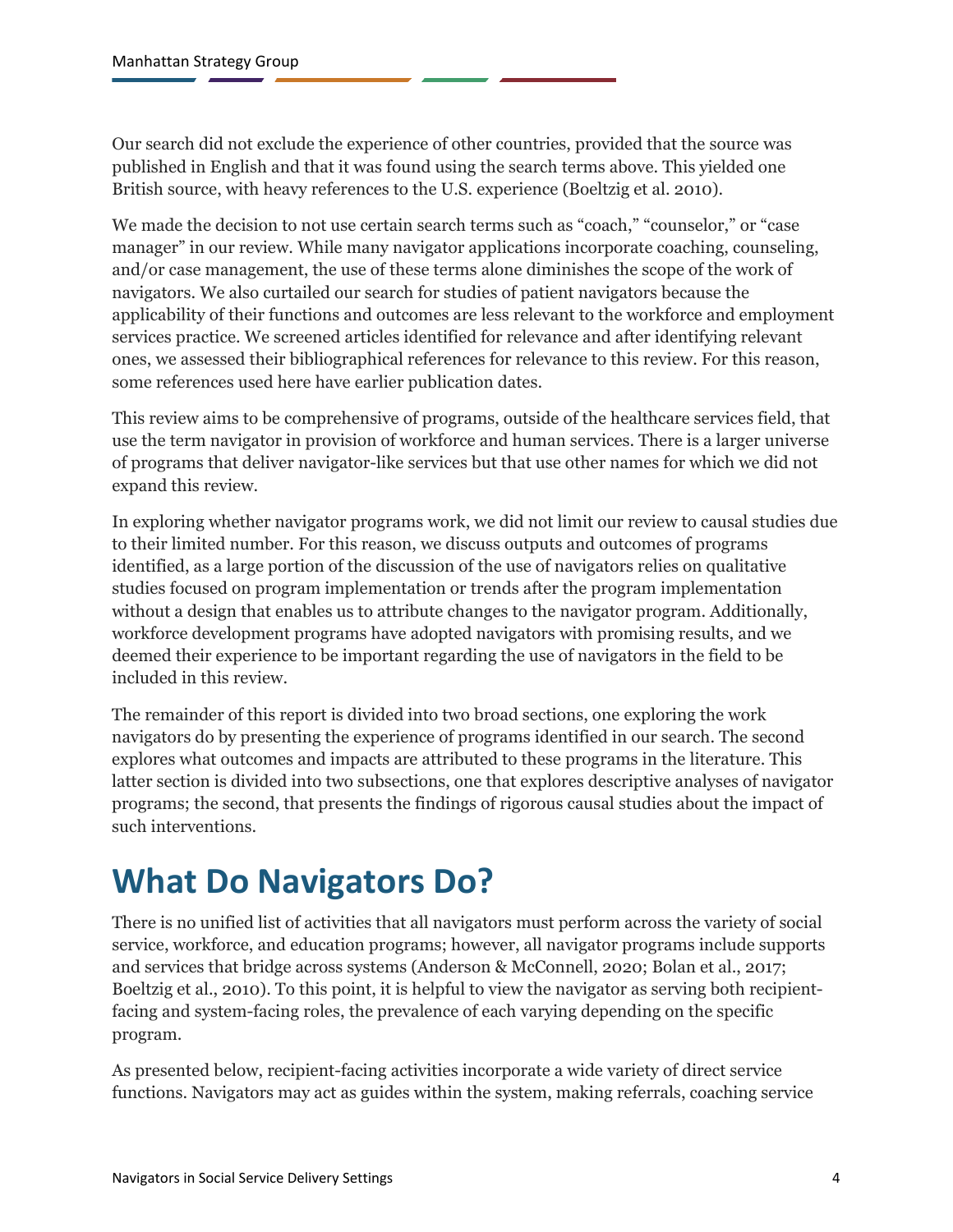recipients, and providing a multisystem case manager role. In programs with heavy recipientfacing services, we found that the role of the navigator can be similar to that of an intensive case manager (see Exhibit 1 for a description of navigator duties across programs). Navigators also engage in system-facing activities, including addressing policies and procedures that could create barriers for users and cultivating closer and more effective inter-system partnerships, leading teams, and providing capacity development and knowledge to those who perform service delivery.

We found numerous examples of navigators with varying duties, performing activities ranging from direct support and case management to staff capacity building of the systems in which they are immersed. Exhibit 1 lists the navigator programs reviewed, their goals, and key program features.

| <b>Program Name</b>                                                                                                                                                                              |                                                                                                                                                                                                  |           |                                                                                                                                                                                                                                                                                                                                                                                                                                                                                                                                                                   |
|--------------------------------------------------------------------------------------------------------------------------------------------------------------------------------------------------|--------------------------------------------------------------------------------------------------------------------------------------------------------------------------------------------------|-----------|-------------------------------------------------------------------------------------------------------------------------------------------------------------------------------------------------------------------------------------------------------------------------------------------------------------------------------------------------------------------------------------------------------------------------------------------------------------------------------------------------------------------------------------------------------------------|
| <b>Funding Source</b>                                                                                                                                                                            | <b>Goals</b>                                                                                                                                                                                     |           | <b>Navigator Duties</b>                                                                                                                                                                                                                                                                                                                                                                                                                                                                                                                                           |
| <b>Disability Program</b><br><b>Navigator (DPN)</b><br>Department of Labor<br>(DOL) & Social<br>Security<br><b>Administration (SSA)</b>                                                          | To address policy barriers,<br>systemic protocols, and<br>gaps in collaboration that<br>impact engagement and<br>outcomes for jobseekers<br>with disabilities at the One-<br><b>Stop Centers</b> |           | • DPNs provided expertise in workforce development<br>services, strategies, and disability-related services,<br>including cash and medical benefits and other supportive<br>services (Noble, 2010).<br>• DPNs collaborated with One-Stop Center partners,<br>provided training to staff on disability-related issues,<br>provided information about and referrals to SSA<br>employment support programs and work incentives, and<br>formed partnerships with employers, advocates, and<br>other service providers in the community (Livermore &<br>Colman, 2010). |
| <b>Disability Resource</b><br><b>Coordinator (DRC)</b><br><b>DOL</b>                                                                                                                             | To improve employment<br>outcomes for jobseekers<br>with disabilities at the<br><b>American Job Centers</b>                                                                                      |           | • DRCs implemented service delivery strategies, which<br>varied by grantee, at the American Job Centers. DRCs also<br>led partnership building efforts, benefits counseling,<br>Ticket to Work and Employment Network program<br>management, organizational development, and project<br>sustainability (Shaheen et al., 2020).                                                                                                                                                                                                                                    |
| <b>Personal Navigator</b><br>of the<br><b>Demonstration to</b><br><b>Maintain</b><br>Independence and<br><b>Employment (DMIE)</b><br><b>Centers for Medicare</b><br>& Medicaid Services<br>(CMS) | To prevent employment<br>loss and receipt of federal<br>Social Security disability<br>benefits among individuals<br>with disabilities                                                            | $\bullet$ | Navigators provided person-centered case management,<br>with an initial assessment and development of a plan that<br>included access to providers and services (Linkins et al.,<br>$2011$ ).<br>• Features varied across the four implementation states but<br>involved access to additional health care benefits.                                                                                                                                                                                                                                                |

#### **Exhibit 1: Key Elements of Navigator Programs Reviewed**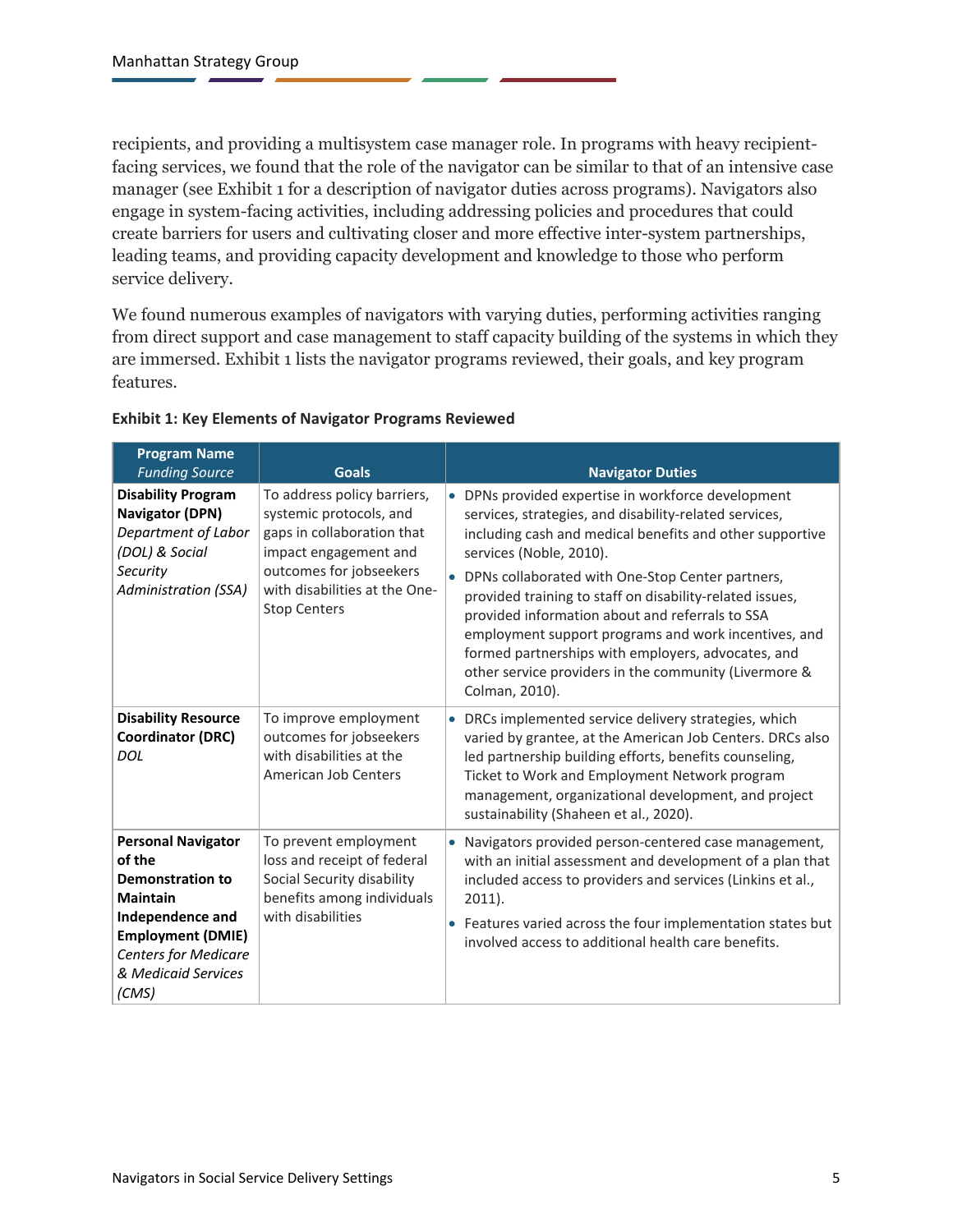| <b>Program Name</b><br><b>Funding Source</b>                                                                                                                         | <b>Goals</b>                                                                                                                                                         | <b>Navigator Duties</b>                                                                                                                                                                                                                                                                                                                                                                                                                                                                       |
|----------------------------------------------------------------------------------------------------------------------------------------------------------------------|----------------------------------------------------------------------------------------------------------------------------------------------------------------------|-----------------------------------------------------------------------------------------------------------------------------------------------------------------------------------------------------------------------------------------------------------------------------------------------------------------------------------------------------------------------------------------------------------------------------------------------------------------------------------------------|
| <b>Workforce</b><br><b>Innovation Fund</b><br>(WIF) Housing and<br><b>Employment</b><br><b>Navigator Program</b><br>(Washington State)<br>DOL                        | To assist the homeless head<br>of a family interested in<br>career development and,<br>without susbtantial<br>barrriers to employment, to<br>achieve a liveable wage | • Navigators located at the local workforce agency provided<br>intensive case management and were the single point of<br>contact for coordinating services across systems, including<br>housing and social benefits programs (Bolan et al., 2017).<br>• Navigators used flexible funds to provide participants with<br>money for basic needs and support services.                                                                                                                            |
| <b>Trade Adjustment</b><br><b>Assistance</b><br><b>Community College</b><br>and Career Training<br>(TAACCCT) College<br>and Career<br><b>Navigator</b><br><b>DOL</b> | Programs varied by site;<br>ultimate goal is successful<br>program completion and<br>transition to employment                                                        | • Navigators "provided one-on-one guidance to participants<br>and helped them access a range of academic, personal,<br>financial, and employment supports" (Scott et al., 2020, p.<br>68).<br>• Navigation is typically targeted at certain subgroups of the<br>student population - low-income students, first-time<br>college students, returning veterans, or other<br>underrepresented groups (Sylvester & Myran, 2020).                                                                  |
| <b>Community College</b><br>Initiative - Single<br><b>Stop</b><br>Single Stop U.S.A.<br>(nonprofit)                                                                  | Help students address<br>nonacademic barriers to<br>success in community<br>colleges                                                                                 | • Single Stop offers "navigation" (providing services and<br>making connections) in one single place as it brings<br>qualified staff to deliver services on campus, providing a<br>systematic way to "pull resources together" (Goldrick-Rab<br>et al., 2014).<br>• Services include screenings and applications for public<br>benefits programs; tax services, financial counseling, and<br>legal services; and referrals to resources and programs<br>across the institution and community. |
| <b>Trade Adjustment</b><br><b>Assistance (TAA)</b><br>Navigator (Oregon)<br>DOL                                                                                      | Increase TAA-eligible<br>workers' access to TAA<br>services and deliver<br>services                                                                                  | • TAA navigators are responsible for pre-participant<br>outreach, participant activity, and support through<br>transition to employment.<br>• In addition to career development and employment<br>services, navigators play active roles in engagement as a<br>partner of local rapid response teams (Forsberg, 2017).                                                                                                                                                                        |
| Affordable Care Act<br>(ACA) Navigator<br>CMS                                                                                                                        | Help individuals understand<br>health insurance options<br>and facilitate enrollment in<br>health insurance exchanges                                                | • Helps consumers prepare applications to establish<br>eligibility and enroll in coverage (CMS, n.d.).<br>• Refers consumers to health insurance ombudsman and<br>consumer assistance programs.<br>• Provides outreach and education to raise awareness<br>about the health insurance marketplace.                                                                                                                                                                                            |

<span id="page-8-0"></span>Source: Developed by the authors for this report.

### **Disability Navigators: The DPN and the DRC**

Navigators have been used in workforce development to serve individuals with disabilities. Disability Program Navigators (DPNs) were launched in 2003 (Boeltzig et al., 2010). They were jointly funded by DOL and SSA. The DPN was designed specifically to work within the One-Stop Career Centers, now referred to as the American Job Centers. As with most navigator programs, the DPNs occupied the midpoint between the service recipient (in this case, the jobseeker with a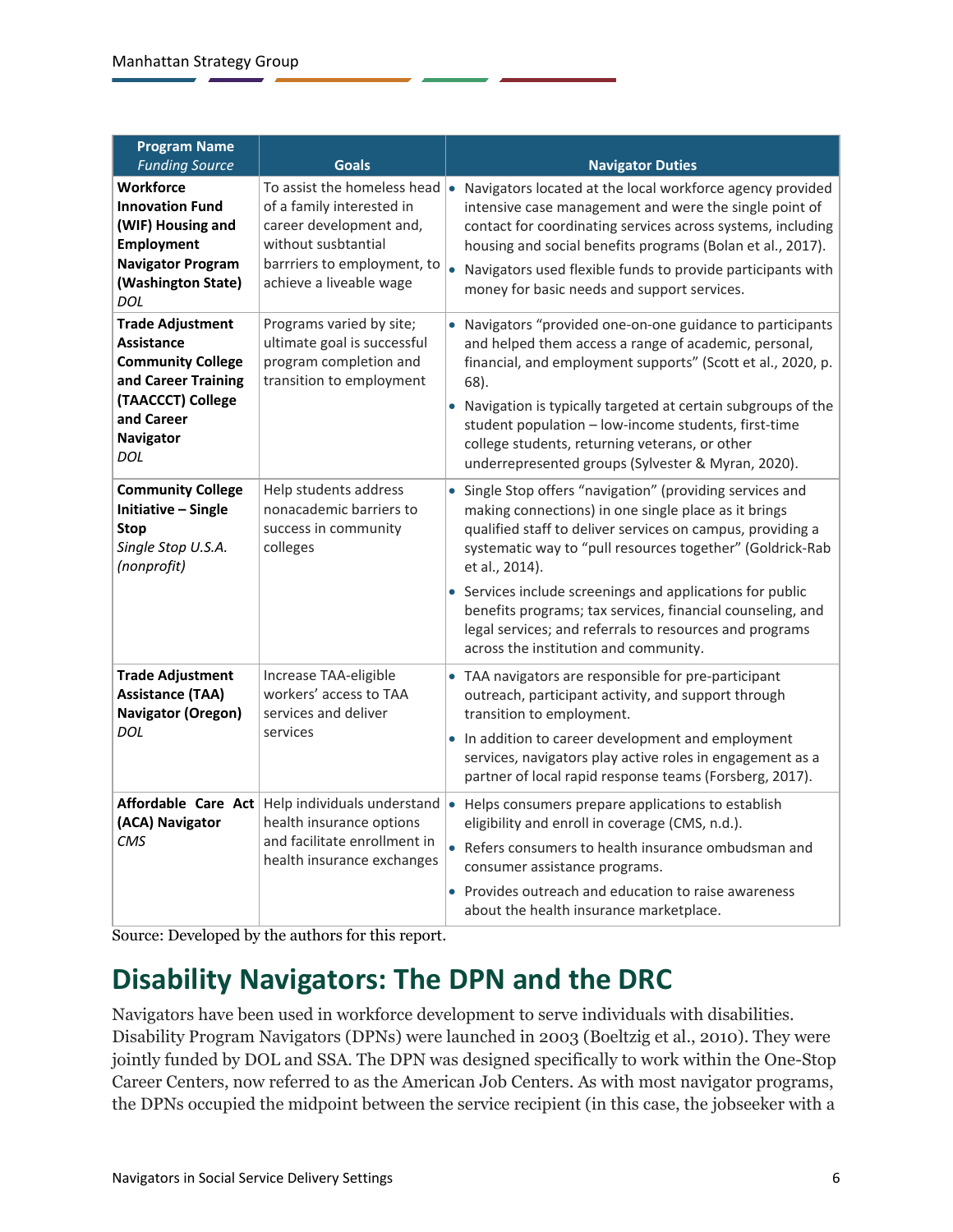disability) and the multifaceted workforce development system. The role was developed to encourage use of the One-Stop Career Centers by individuals with disabilities and in the recognition that the workforce and disability systems, including Social Security, are dauntingly complex (Klayman et al., 2019; Shaheen et al., 2020).

DPNs typically performed a mixture of two functions: first, they had a recipient-facing function of increasing engagement, supporting jobseekers in overcoming encountered barriers, and making referrals to relevant services and resources. The recipient-facing aspects of the DPN role hinged primarily on ensuring that individuals with disabilities were engaged in One-Stop services, comfortable in the One-Stop environment, and were able to access needed services, including workforce and ancillary services and resources, at the appropriate time (Livermore & Colman, 2010).

Second, DPNs were meant to play a system-facing role of advising on policies, procedures, and systemic coordination to proactively reduce barriers new customers might encounter in the future. According to Livermore and Colman (2010), the DPNs would address policy barriers, systemic protocols, and gaps in collaboration between constituent workforce and disability agencies that would negatively impact engagement and outcomes for jobseekers with disabilities. The system-facing aspect of the DPN role was described as "collaborating with Workforce Investment Act (WIA) partners (for example, state [vocational rehabilitation] and mental health agencies); providing training to One-Stop staff on disability-related issues; providing information about and referrals to SSA employment support programs and work incentives; and forming partnerships with employers, advocates, and other service providers in the community" (p. 8).

DPNs were described as experts in workforce development services and methodologies as well as relevant to disability-related services, including disability-specific workforce resources, cash and medical benefits, and other supportive services (Noble, 2010). Every DPN would have varying areas of expertise based on their training and experience and would supplement these by knowing who else in a community or system could complement their expertise. For example, a DPN need not necessarily have a thorough understanding of the relationship between earned income and continued eligibility for Social Security benefits, but in most cases, they will know how to access that type of expertise on behalf of the jobseekers and, further, will know how to coordinate workforce and other ancillary services (Livermore & Colman, 2010).

According to Shaheen et al. (2020), the DPN initiative was replaced by the Disability Employment Initiative (DEI). The Disability Resource Coordinator (DRC) was one of the required DEI grant-funded roles. Its mandate was largely the same as that of the DPN: to increase the engagement and success of jobseekers with disabilities in American Job Centers. DRCs appear to have had more freedom in the delineation and design of their role. This was due to their being part of DEI's larger systems change investment, which provided funds for additional services, supports, and strategies to improve services to individuals with disabilities in a manner unlike the DPN. Duties and activities, as well as models of service delivery, varied by state and even site. As a result, implementation evaluations found a wide variety of DRC roles. For example, DRCs who completed Community Work Incentives Coordinator training, a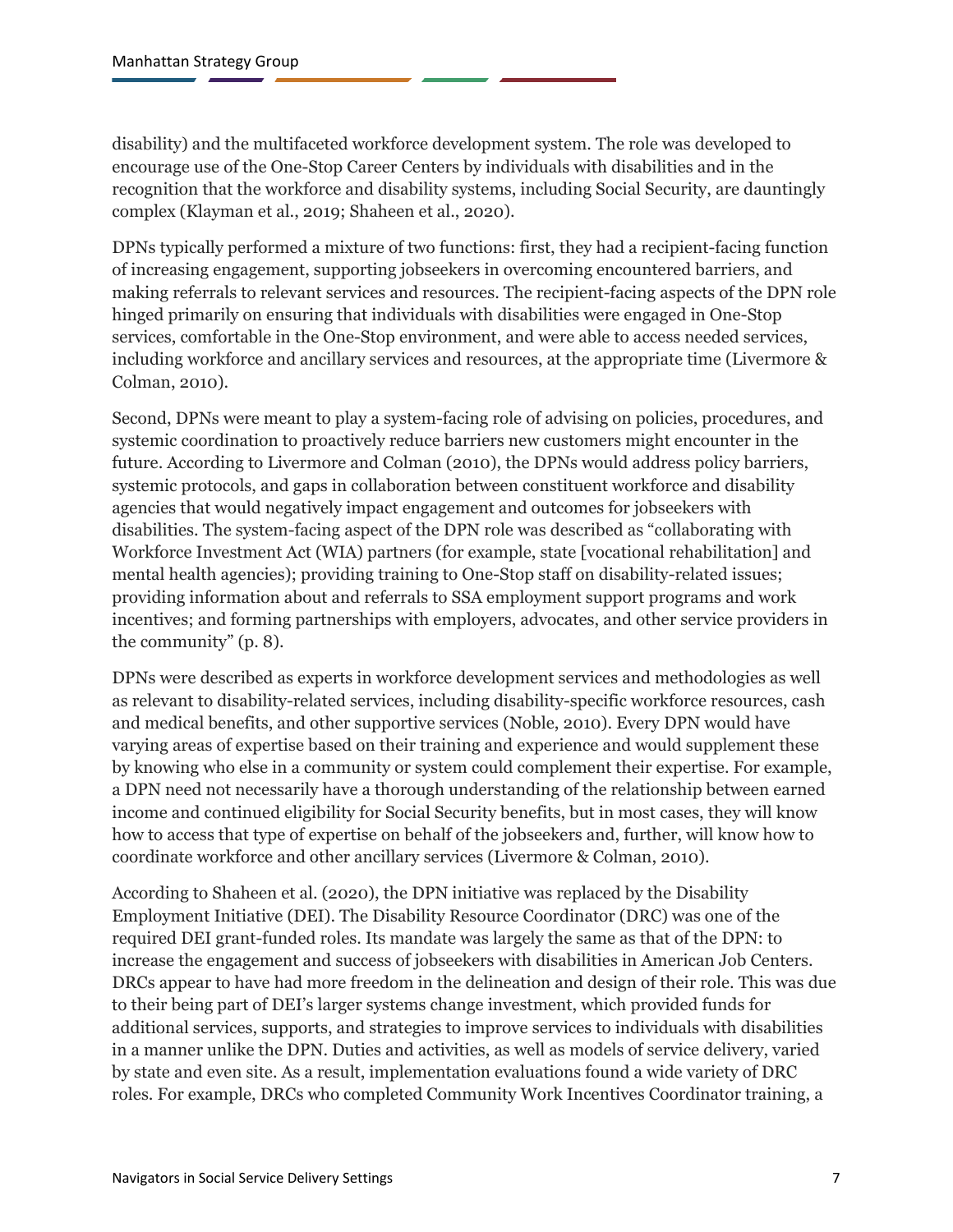common pursuit but not a job requirement, provided benefits counseling. In California, a traveling DRC provided trainings to American Job Center staff, while in Illinois the DRCs had strong partnerships with vocational rehabilitation for referrals to employment and career pathways training.

### <span id="page-10-0"></span>**Personal Navigator**

The Centers for Medicare and Medicaid Services (CMS) funded the Demonstration to Maintain Independence and Employment (DMIE) grant. Its goal was to support individuals at risk of becoming unable to work and needing federal disability benefits. The DMIE ran from 2006 to 2009. It was piloted in four states (Kansas, Minnesota, Texas, and Hawaii) under the Ticket to Work and Work Incentives Improvement Act of 1999. The grant sought to demonstrate whether enhanced medical services and employment supports for working adults with potentially disabling conditions could prevent employment loss and subsequent enrollment into federal disability benefit programs (Gimm et al., 2014).

States implementing the demonstration had latitude to design the programs, but they all included components related to enhanced health care coverage and employment-related supports (Gimm & Weathers, 2007). DMIE personal navigators were assigned to individuals with a qualifying diagnosis who were employed full time (Gimm et al., 2014). The purpose of the personal navigators was to support the service recipient with a "wraparound" approach, coordinating resources available through the recipient's insurance resources and other available services. Services included behavioral health and employment support.

Specific services used by any given service recipient beyond the connection with the personal navigator varied considerably. In Minnesota, for instance, the program included employment supports via a navigator who performed a needs assessment and developed individual plans; medical and behavioral services, employment and peer support services, and employment assistance program services via telephone. DMIE personal navigators were made available to individuals with conditions ranging from mental health to diabetes, with the goal of preventing employment loss and long-term Social Security benefit receipt. The role was both preventative and primarily recipient-facing, with navigators also referred to as "person-centered case managers." In Minnesota, many navigators were trained in vocational rehabilitation (Linkins et al., 2011). They worked with participants to develop a Wellness and Employment Success Plan to establish goals. Participants could use services available in the provider network to accomplish goals from the plan. Navigators checked in regularly with clients (monthly or biweekly) and coordinated services, connecting services to overcome barriers to effectively make the submission of a federal disability benefit application the client's last resort.

## <span id="page-10-1"></span>**Housing and Employment Navigator**

A consortium from Washington State implemented the Housing and Employment Navigator Program as part of its Workforce Innovation Fund (WIF) grant. The program sought to support low-income families in housing programs to achieve economic self-sufficiency via coordinated services from a navigator, with an emphasis on employment services. Navigators served families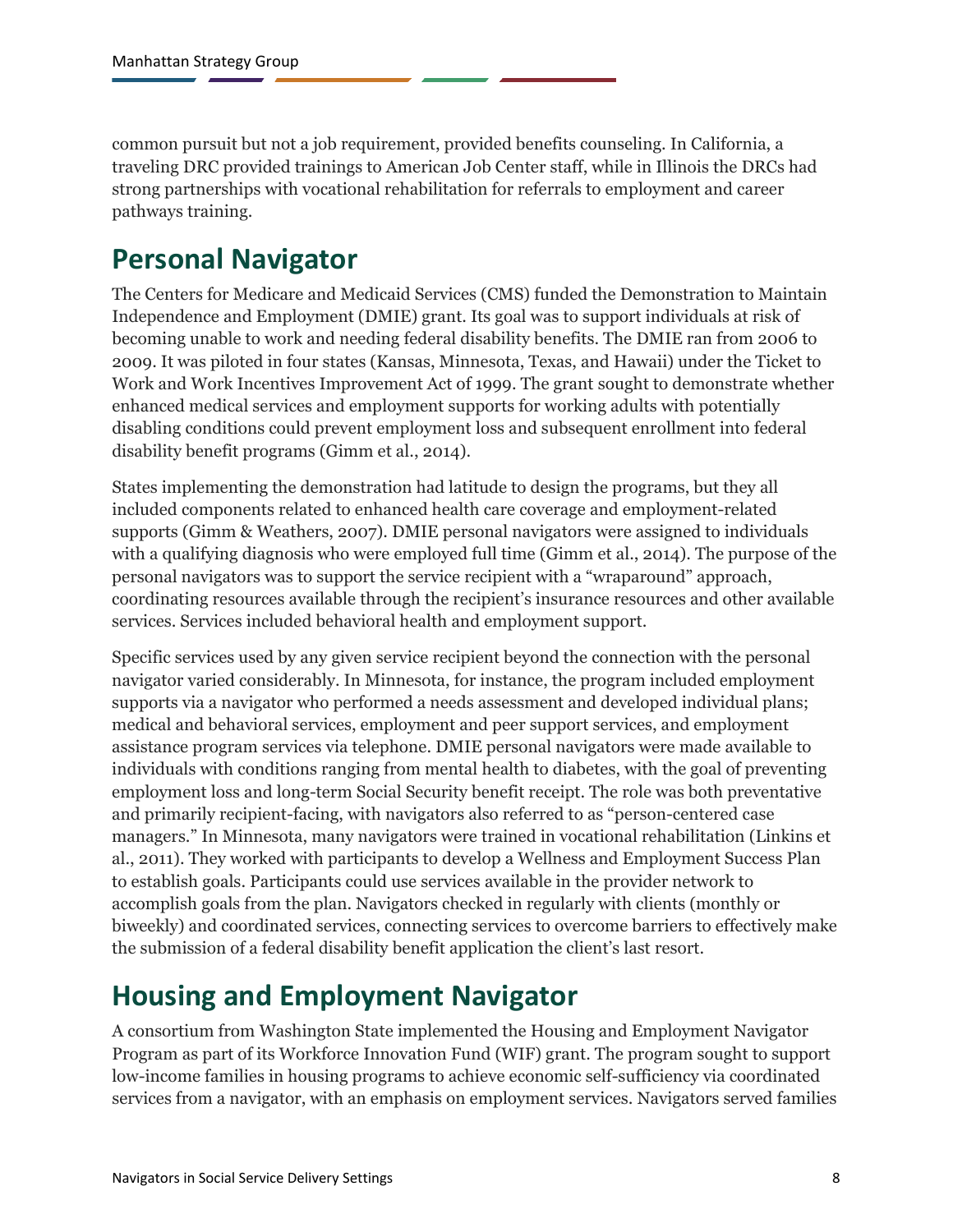currently residing in a housing or shelter program. The program relied on the navigator being based at the workforce agency to support families in efforts to "attain jobs, gain needed training, move into permanent housing and make progress towards self-sufficiency" (Bolan et al., 2017, p. 1).

The navigator was expected to provide direct support and resources to families (recipientfacing) and to help them navigate the different supports available via other "systems," bringing in and coordinating providers. The differentiator of this WIF navigator, when compared to the mainstream service delivery model for workforce development services, resided in having the navigator serve as a single point of contact to address interrelated issues (Bolan et al., 2017, p. 1). In this role, the navigator offered regular coordination meetings with housing case managers and welfare department contacts, where the navigator served as the conduit to other services. The WIF intervention provided navigators with access to funds that could help address needs related to stability, career development, and self-sufficiency efforts with clients.

An implementation and impact evaluation of the program documented with detail the work these navigators performed. It collected, among other data, information on specific services and interactions between the navigators and the service recipients. Bolan et al. (2017) described navigators in the intersection of housing and employment as playing this system-bridging role across various needs of the low-income, house-insecure population it served. Among other services, navigators "offer individualized assessment and planning, coaching and service coordination, facilitating connections to counseling, mentorship, and other services as needed to address personal challenges and facilitate retention, while also helping clients to understand and meet the rules and expectations of training programs or employers" (Bolan et al., 2017, p. 6).

## <span id="page-11-0"></span>**College and Career Navigator**

Initiatives in the workforce and education fields have incorporated a staff role known as, or akin to, a career navigator. Among the most prominent of these are the various initiatives under the Trade Adjustment Assistance Community College and Career Training (TAACCCT), a DOLfunded grant initiative designed to increase the capacity of community colleges to meet the needs of jobseekers and employers.

According to the *Implementation, Outcomes, and Impact Synthesis Report: Round 4 TAACCCT Third-Party Evaluations,* TAACCCT grantees often created a career navigator role. "Reports commonly highlighted the career navigator/coach role as a useful innovation in promoting participant persistence and completion. Several grantees perceived that tutoring services, intrusive advising models, and financial assistance promoted participant success" (Scott et al., 2020, p. x).

While the term "navigator" was not always used, and while there were significant differences between the exact role of navigators for different grantees, their efforts fell into a similar category of service provision: "These staff members, often with the job title of coordinator, coach, navigator, or case manager, provided one-on-one guidance to participants and helped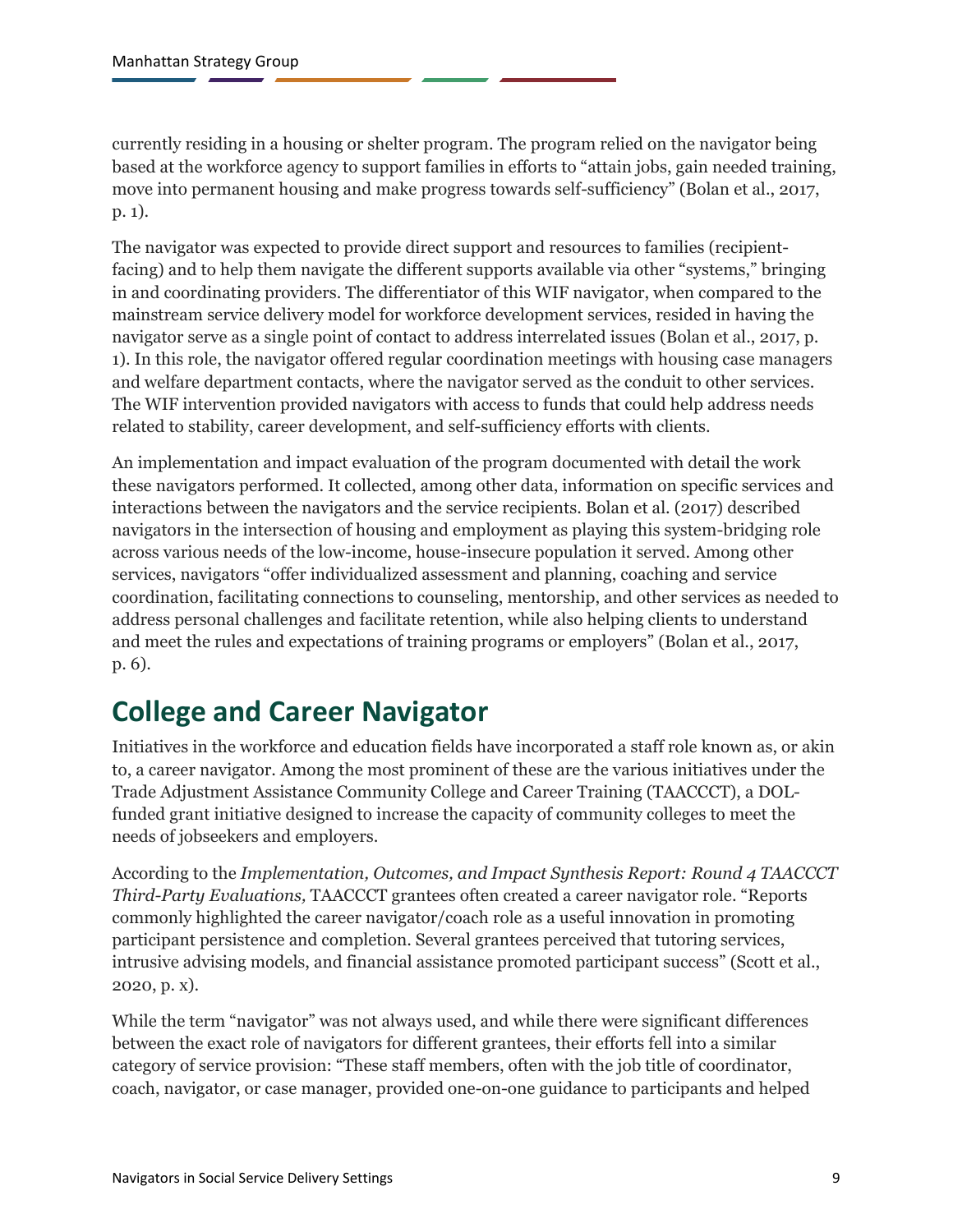them access a range of academic, personal, financial, and employment supports" (Scott et al., 2020, p. 68). As with other navigator models, those referred to in this report were tasked with the dual mandate of increasing service recipient engagement and understanding the system well enough to coordinate services without necessarily providing services directly.

Career navigators are distinct from career counselors. Noting similarities in educational settings between the career navigator role and that of more traditional career counselors, one study distinguishes the roles by stating that "career counselors' involvement in students' lives is typically bounded by assumptions of simple linear movement from education to work that assume largely stable employment opportunities and can overlook or disregard the complex, dynamic sociocultural, and economic factors that impact training, educational and employment opportunities and limited by the number of students on their caseloads" (Evans & Kelchen, 2016 as cited in Sylvester & Myran, 2020, p. 153).

In some literature, this role was referred to as an "intrusive advisor" for service recipients. It is a commonly understood aspect of many public service systems that they are there to be accessed, but they tend to not always be proactive in contacting potential service recipients (Jensen et al., 2016). In an evaluation of the TAACCCT grant in Kentucky, Jensen et al. (2016) found that coaches and college administrators felt the intrusive coaching model is important to the success of their services and of the individuals they serve; if a student or jobseeker does not have the discipline or commitment to make and maintain contact, then, the thinking goes, they are likely not to succeed regardless of the professional's efforts. An intrusive advisor, by contrast, takes a proactive approach to maintaining service recipient engagement.

Career navigators act as intermediaries between students and/or jobseekers and the education and/or workforce development institutions that serve them. Navigators play a variety of roles based on the program and service recipient in question. They have been described as providing system navigation guidance to students, connecting them to support services, government agencies, workforce providers, and employers (Sylvester & Myran, 2020). One TAACCCT grantee had the college and career navigator work in recruitment and enrollment, guiding decisions about career pathways and coursework in addition to connecting to the college's career services (Javdekar et al., 2016).

In an examination of third-party evaluations of nine Round 1 and 78 Round 2 TAACCCT grantee-sponsored third-party evaluations, Eyster (2019) found that 70 percent of grantees used career coaches and navigators. She noted that such staff typically worked with participants to identify interests, assess job readiness, provide job search counseling, and provide access to supports and services to assist in the transition to the workforce. She noted that the time spent with the career navigator was a key characteristic of the program. She also described how grantees adopted different models, ranging from cohort navigation to intensive individual monthly meetings with the career navigator.

Similarly, the evaluation of TAACCCT Round 4 found common use of career navigators. The report noted that navigators may support the service recipient in developing a career goal and then help coordinate services and trainings that will meet that goal, thus serving as a guide through the complexities of the service delivery system. Career navigators are also frequently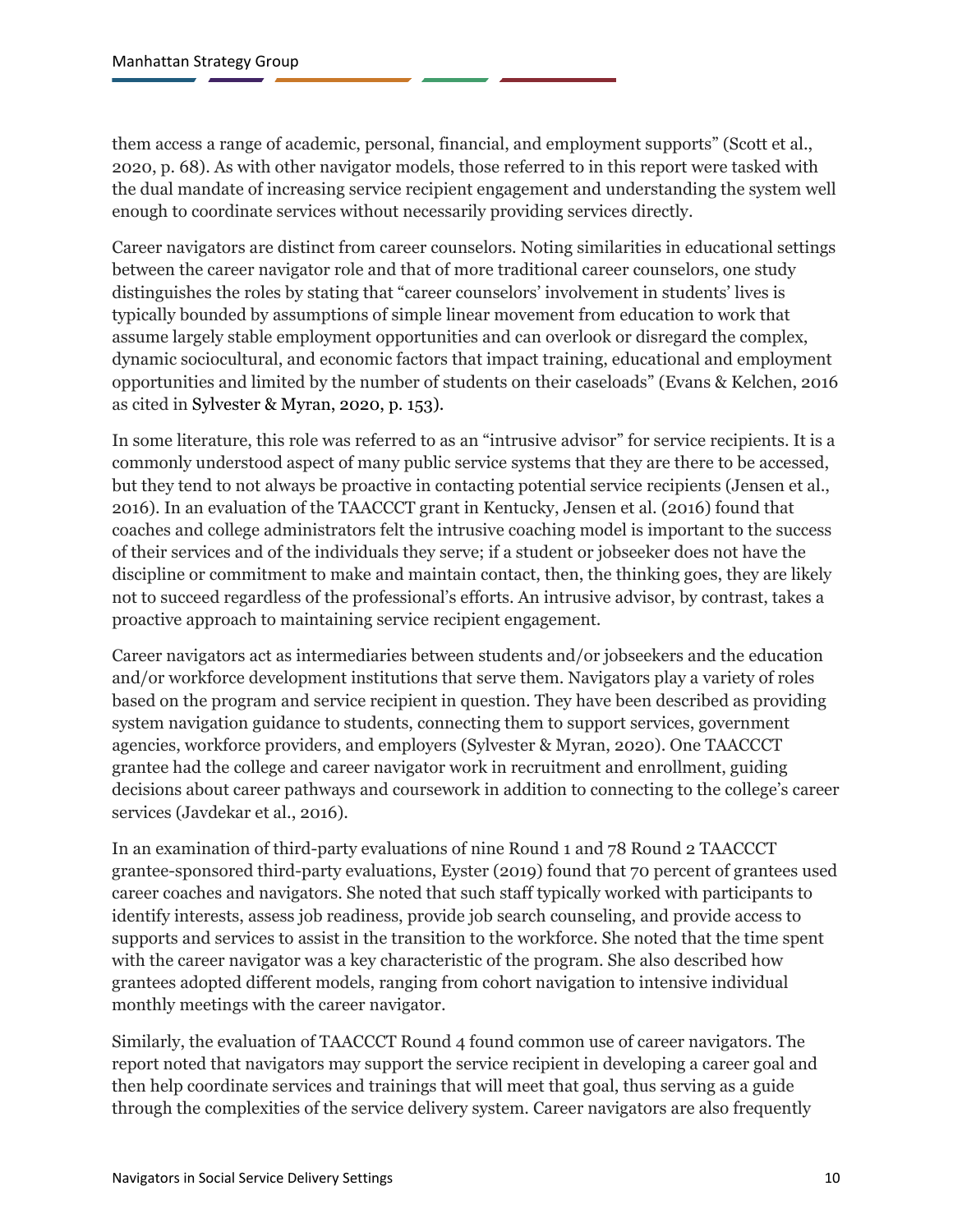used with service recipients who have what could be regarded or perceived as "barriers to careers," up to and including an unfamiliarity with the career marketplace. Navigators, in these instances, provide additional supports and build an additional level of engagement to ensure that the service recipient's career search does not flounder due to lack of direction or adequate information. Many career navigators also employ a peer element to further increase service recipient comfort and engagement. Finally, career navigators often play a system-facing role in which they work, formally or informally, to improve coordination between different service entities and eliminate barriers to access that have been directly experienced by service recipients in the past (Scott et al., 2020).

The term "career navigator" is used in other workforce and career and technical education (CTE) settings, and most roles fall within a similar broad definition of those in the TAACCCT initiative. Services include recruitment, engagement, case management and referrals, system-facing alignment and coordination, and, in at least one case, support in placement. One study further notes that "typically, career navigation is targeted at certain sub-groups of the student population – low-income students, first-time college students, returning veterans, or other under-represented groups" (Sylvester & Myran, 2020, p. 153).

In a case study of navigator use in Mississippi, Jobs for the Future (2019) emphasized that a navigator is particularly important to community college students because so many students are first-generation college goers. These students may not know what steps to take and what resources are available. Therefore, in the Mississippi model, navigators:

provide or connect students to educational supports (e.g., career counseling, financial aid application assistance, tutoring, and employability 'soft skills' training), social-emotional development supports (e.g., motivational assistance, mentoring, time management, and interpersonal skills building), barrier removal supports (e.g., assistance with transportation, child care, housing, college financial costs, books, testing fees, food, health care, and mental health care), and career placement assistance (e.g., accessing work-based learning opportunities, resume building, job search assistance, and interview preparation) (Jobs for the Future, 2019, p. 2).

In a report on the navigator model in use at Flathead Valley Community College in Montana, the authors presented this description:

The Workforce Navigator was a staff person who played multiple roles—recruitment, student support, and job placement—and remained flexible to student needs. The Workforce Navigator position was embedded with participants and faculty in programs of study. The Workforce Navigator became an "expert" in the program to be able to help participants with program-specific questions and support their success in courses and transition to employment (Feldman et al., 2016, p. x).

In addition to these overall attributes, the authors go on to describe the relationship between the navigator and the system: "Through a physical presence in the trades department, the Workforce Navigators could build relationships with faculty and offer drop-in services for participants" (Feldman et al., 2016, p. 38). This reflects, in part, the "system-facing" aspect of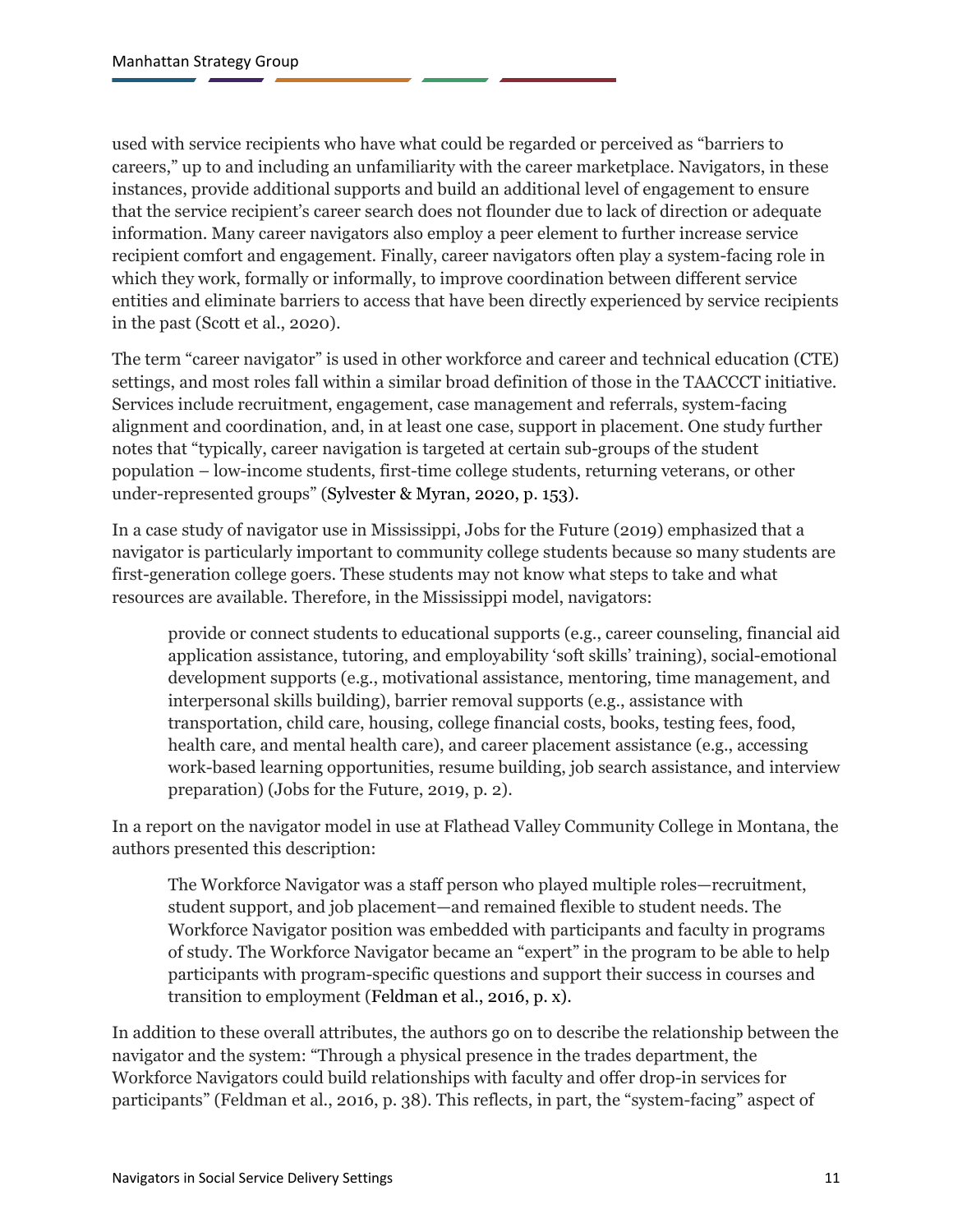the navigator model we have seen in other contexts, i.e., efforts applied to coordination and barrier elimination in the policies and procedures of the system or systems in question. However, this description of career navigators emphasizes that aspect of the navigator role to a lesser extent than, for example, literature on disability-related navigators.

### <span id="page-14-0"></span>**Community College Initiative – Single Stop Site Coordinator**

The Single Stop Community College Initiative seeks to support community college students and improve success rates with a focus on nonacademic barriers to college completion. The Single Stop program acknowledges that financial challenges are acute for low-income students. The program focuses on improving access to and use of benefits among students, including the Supplemental Nutrition Assistance Program, Temporary Assistance for Needy Families (TANF), health care coverage, and housing assistance programs (Goldrick-Rab et al., 2014).

The Single Stop site coordinator acts as a navigator of sorts. They provide intensive case management based on needs assessed, connecting students to programs and services, including benefits screening and help with applications, one-on-one tax preparation assistance, financial counseling, legal services with one-on-one legal advising for non-criminal legal issues, and wraparound services on and off campus. To fulfill this role, the site coordinator/navigator delivers direct recipient services and works with systems available in the institution and the community to identify resources and broaden the supports available to students and raise awareness about the program (Daugherty et al., 2016).

### <span id="page-14-1"></span>**Trade Adjustment Assistance (TAA) Navigator**

The TAA program provides aid to workers who lost their jobs or whose hours of work and wages are reduced as a result of increased exports (DOL, n.d.). TAA is designed to provide readjustment assistance to workers who suffer dislocation (job loss) due to foreign competition or offshoring. Generally, TAA provides a more robust set of benefits and services than would be available to a worker who lost his or her job for reasons other than foreign competition (Collins, 2018).

The TAA program requires states to conduct outreach to groups of workers that are likely to be deemed eligible under the TAA program (Worden & Theberge, 2021). Oregon and Virginia have implemented a model that pairs a navigator with a petition coordinator model to boost program participation. The TAA navigators centralized certain functions while maintaining alignment with the workforce regions in the states and being a part of the local rapid response teams. Specifically, the TAA navigator in Oregon, whose model was later adopted in Virginia, had duties to promote the TAA programs to increase program knowledge and awareness, help incoming TAA participants, and connect participants to on-the-job training through job development activities. TAA navigators also focus on program performance, innovation, and staff development, while case managers can deliver case management and career development (Smith & Forsberg, 2019).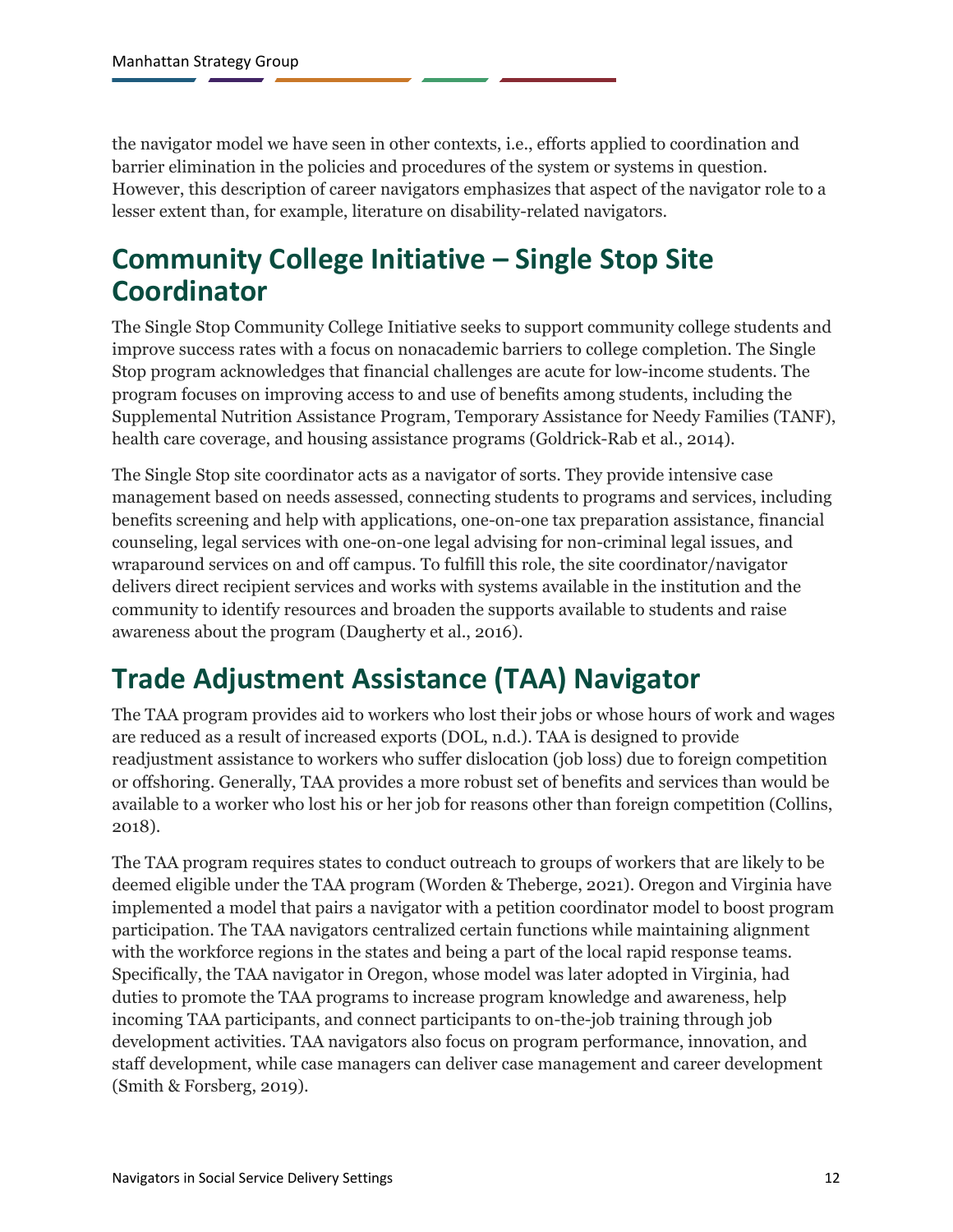## <span id="page-15-0"></span>**Affordable Care Act (ACA) Navigator**

The ACA created state health exchanges for private acquisition of health care. Individuals and families in states without a health exchange are permitted to use federally facilitated exchanges. ACA set up a complex system of means-tested subsidies for use in the exchanges. The program provides in-person assistance to those seeking to use the health insurance marketplaces via navigators and certified application counselors (Sommers et al., 2015).

Centers for Medicare & Medicaid Services (CMS) set standards for the operation of navigators and other customer assistance services, with specific trainings and clear duties and responsibilities. Specifically, CMS regulations direct

…all Exchanges to award grants to Navigators to conduct public education activities to raise awareness about the Exchange; provide fair, accurate, and impartial information to consumers about health insurance, the Exchange, qualified health plans QHPs [Qualified Health Plan], and insurance affordability programs, including premium tax credits, Medicaid, and the Children's Health Insurance Program (CHIP); facilitate enrollment in QHPs; to provide referrals to consumer assistance programs (CAPs) and health insurance ombudsmen for enrollees with grievances, complaints, or questions about their health plan or coverage; and provide information in a manner that is culturally and linguistically appropriate. Navigators can play an important role in facilitating a consumer's enrollment in a QHP by providing fair, impartial, and accurate information that assists consumers with submitting the eligibility application, clarifying the distinctions among QHPs, and helping qualified individuals make informed decisions during the health plan selection process (Patient Protection and Affordable Care Act, 2013, p. 42824-5).

### <span id="page-15-1"></span>**Navigator Recipient- and System-Facing Roles and Responsibilities**

We described above how navigators perform a variety of activities, ranging from direct support and case management to staff capacity building of the systems in which they are immersed. To summarize the programs we described, we have grouped navigator activities into the seven categories below, ranging from a recipient-facing emphasis of intensive case management to system-facing activities that include coordination of services across systems all the way to system capacity building to better support the population the program is seeking to support. Each one is described below.

- 1. **Recruitment/Uptake:** Direct recruitment of service recipients to the service system, not including outreach to partners/referral sources.
- 2. **Engagement:** Activities to build trust with the service recipient to increase followthrough and service retention.
- 3. **Direct Service:** Engaging in the actual service delivery process of the system in question (i.e., offering medical care or treatment, instruction, or career development support).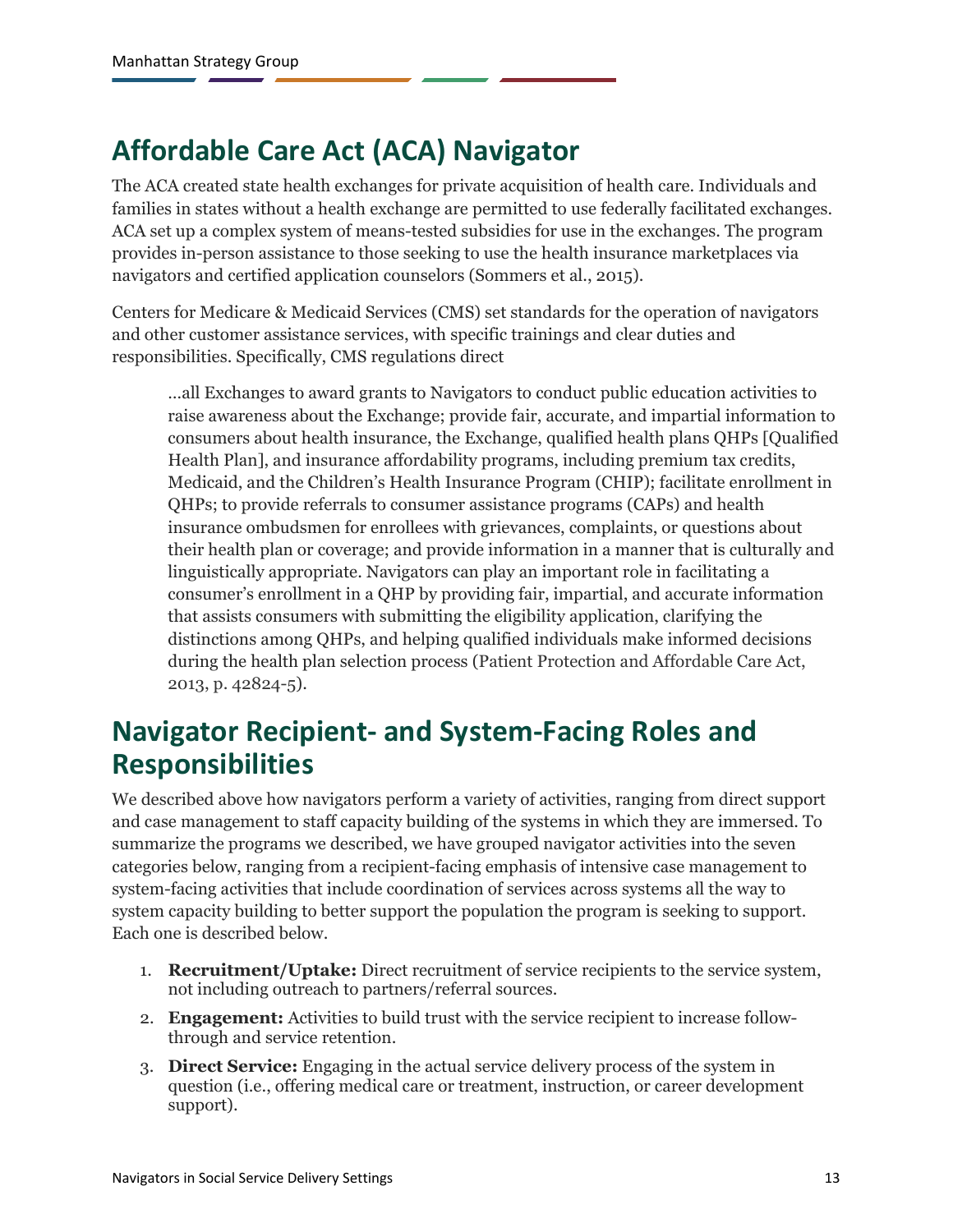- 4. **Referral/Direction:** Guidance within or between systems and services.
- 5. **Partner/System Coordination:** Effort to improve inter-system/service functionality, including increased and better referrals and shared case management, planning, and service delivery.
- 6. **Policy/Procedural Improvement:** Addressing policies and practices that serve as unintentional barriers to access.
- 7. **Capacity Building:** Staff training to improve practices and support to the service recipient population in question.

Exhibit 2 below summarizes how each of the programs we described incorporate these activities regularly (Y), occasionally (O), or rarely (N).

#### **Exhibit 2: Navigator Roles and Functions Across the Recipient-System Continuum of Activities**

|                                         | <b>Recipient-Facing</b> |            |                |                    | System-Facing                  |                                |                   |  |
|-----------------------------------------|-------------------------|------------|----------------|--------------------|--------------------------------|--------------------------------|-------------------|--|
|                                         | Recruitment/Uptake      | Engagement | Direct Service | Referral/Direction | Partner/System<br>Coordination | Policy/Procedure<br>mprovement | Capacity Building |  |
| <b>Disability Program Navigator</b>     | N                       | Υ          | N              | Υ                  | Υ                              | O                              | N                 |  |
| <b>Disability Resource Coordinator</b>  | $\mathsf{N}$            | Υ          | N              | Y                  | Υ                              | O                              | N                 |  |
| <b>Personal Navigator</b>               | Υ                       | Υ          | Y              | Y                  | Y                              | N                              | N                 |  |
| <b>Housing and Employment Navigator</b> | N                       | Y          | Y              | Y                  | Y                              | N                              | N                 |  |
| <b>College and Career Navigator</b>     | Υ                       | Υ          | Y              | Y                  | Y                              | O                              | O                 |  |
| <b>TAA Navigator</b>                    | Υ                       | Υ          | Y              | Y                  | Y                              | N                              | N                 |  |
| <b>Single Stop Site Coordinator</b>     | Υ                       | Υ          | Y              | Y                  | Y                              | N                              | N                 |  |
| <b>Affordable Care Act Navigator</b>    | Υ                       | Υ          | Y              | N                  | N                              | N                              | O                 |  |

<span id="page-16-0"></span>Source: Developed by the authors for this report.

## **Do Navigator Programs Work?**

Many studies explore the use of navigators in social services; several of these studies are descriptive and depict outcomes that cannot be ascribed to the navigator, even as they are suggestive of relationships and trends. However, few other studies provide an impact analysis that can rigorously answer the question of whether navigator programs work. Studies with rigorous causal designs focus on larger initiatives for which the navigator is only one component. This makes it difficult to attribute any detected impacts to the navigator and not the broader initiative. Appendix A includes the logic model of the Disability Employment Initiative,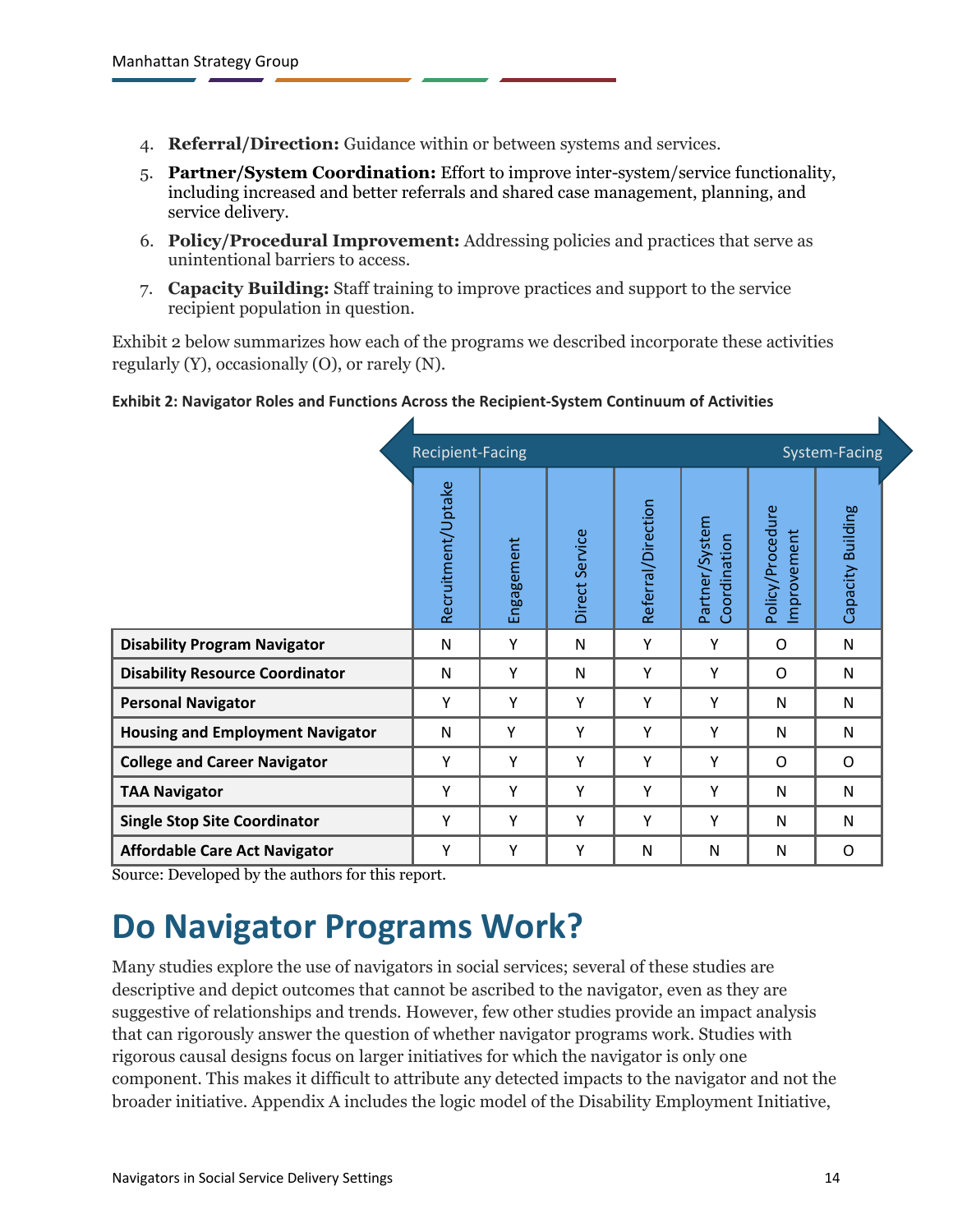which included a grant-funded DRC. It helps demonstrate how the navigator is a component of a larger program.

In this next section, we first summarize key *descriptive findings* of the research on the outcomes of navigator programs. We examine how stakeholders perceive the role and benefit of navigators in different settings. We then turn to the findings of the causal studies, discussing how these studies have assessed the impact of navigator programs.

### <span id="page-17-0"></span>**Outcomes of Navigator Programs**

In the previous section, we described the activities, roles, and responsibilities seen across various program navigators in workforce development and related fields. Fifteen studies have explored the outcomes of such programs. Only 5 studies used a causal design, with the rest relying on qualitative explorations of the value of navigators, perceptions of key stakeholders, or performance outcome changes that are suggestive of program results. We describe these analyses below.

#### <span id="page-17-1"></span>**Views on Navigators**

Two studies assessed the role of the disability navigator in One-Stop Career Centers, now referred to as American Job Centers. They note positive **views on navigators** from both customers and other career center stakeholders. In a point-of-service survey of center customers, Noble (2010) surveyed 41 individuals served by the DPN at two American Job Centers. She found that these individuals scored the services of the navigator favorably across eight quality items. Most respondents (92.7 percent) indicated they were mostly satisfied or very satisfied with the amount of help received. Similarly, 95.1 percent indicated that the services received helped with their problems somewhat or a great deal. Large majorities scored the services of the DPN highly across the other quality items of the Client Satisfaction Questionnaire, including 97.5 percent of respondents who would recommend the program to a friend.

Boeltzig et al. (2010) reported that a survey found that One-Stop Center staff were highly satisfied with the DPN services, with a rated average of 7.57 out of a  $1-9$  scale (9=very satisfied). Highest-rated items included their views on DPNs providing jobseekers with greater access to the One-Stops (average rating of 4.45 out of  $1-5$  scale,  $5=$  strongly agree), providing more effective and meaningful participation at the One-Stops (4.42), providing improved service coordination that benefits jobseekers (4.32), and providing access to new and additional resources to achieve jobseekers' employment goals (4.26).

#### <span id="page-17-2"></span>**Access to Services**

Similarly, in another study, key stakeholders indicated that they believed navigators increased **access to services**. For example, in interviews with 101 staff members about the DPN initiative, including DPNs, their supervisors, One-Stop staff, and community partners, Emery and Bryan (2006) found that stakeholders reported greater access to individuals with disabilities at the One-Stops and attributed it to the DPN. Specifically, 15 percent of those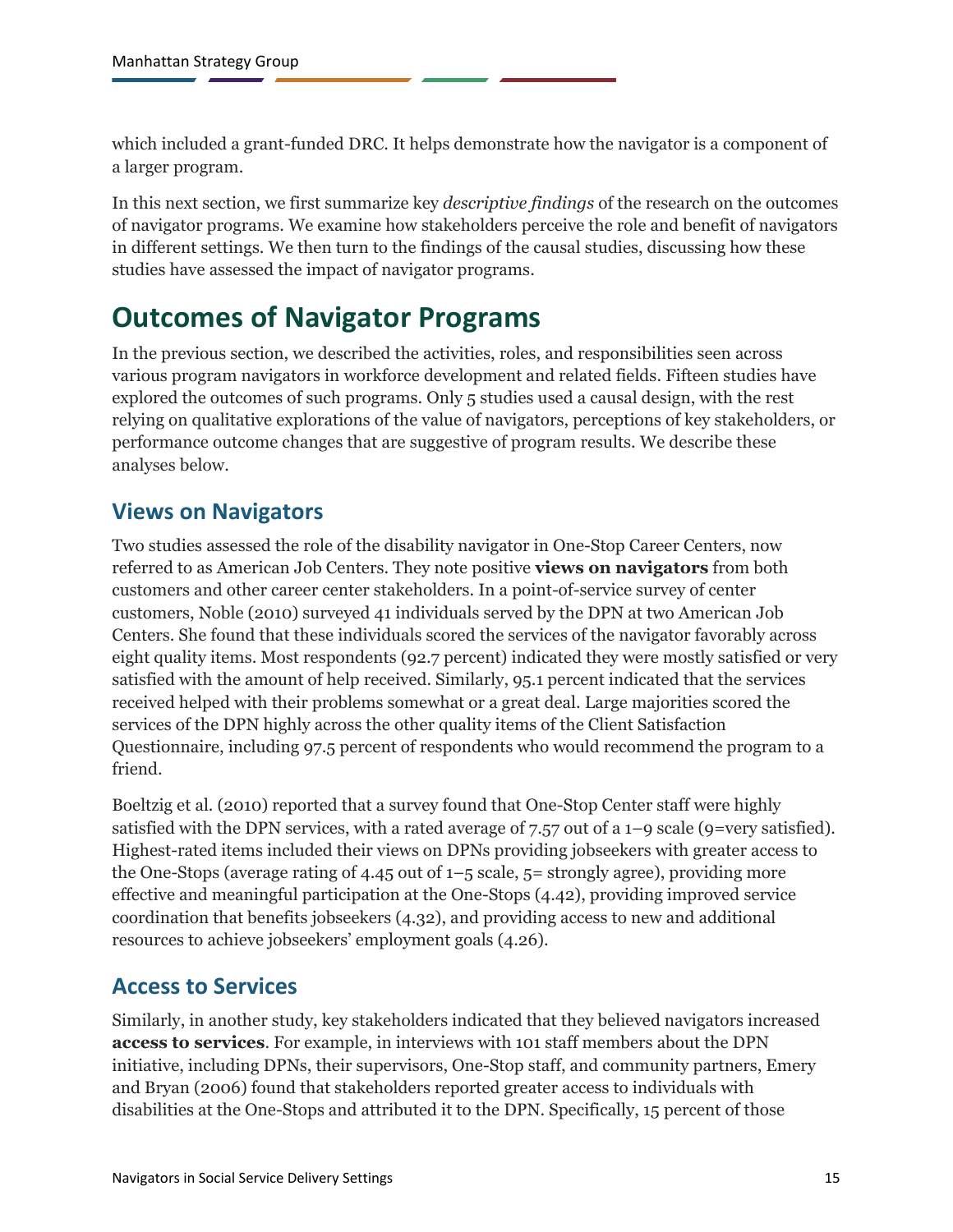interviewed thought more people with disabilities were accessing the One-Stops due to the navigator, 14 percent thought more people of different disability groups and with multiple or more severe disabilities were using the centers, and 11 percent thought that people with disabilities were more aware of the One-Stops.

There are also some signs that DPNs may have made One-Stop Centers a more welcoming environment to people with disabilities. In a descriptive study, Livermore and Colman (2010) found that the implementation of the DPN was followed by a large increase in disclosure of disabilities by jobseekers at the centers. Using Workforce Investment Act administrative data from four states, they examined the share of participants who disclosed a disability at centers and found, compared to years prior to the implementation of the DPN, statistically significant increases in disclosures in Colorado, Iowa, and Oregon, but no significant differences in Maryland. The authors suggest that "the steady and increasing trend despite disclosure being optional and at the discretion of the registrant suggests that the DPN might have directly or indirectly facilitated the disclosure of disability information, possibly by raising awareness of disability issues among staff and creating an environment where disability issues are more likely to be discussed" (Livermore & Colman, 2010, p. 8). While the analysis is suggestive of a relationship, the study design does not allow the researchers to establish that the DPN implementation led to the rising disclosures.

Further suggestive evidence is offered by the TAA navigator and the petition coordinator implemented in Oregon and Virginia, which were followed by an outsize share of national petition filings and new participants by these two states (Worden & Theberge, 2021). Since program implementation (2015 in Oregon and 2018 in Virginia), they documented a 250 percent increase in the use of on-the-job training in the TAA program. Additionally, they recorded a sharp increase in the number of petitions filed and certifications requested as well as a 52 percent increase in spending when comparing figures from the four quarters preceding the new model and four quarters that followed (Smith & Forsberg, 2019).

Similarly, a different study examined the use of navigators in the health care exchanges in three states: Arkansas, Kentucky, and Texas. These states implemented disparate models of ACA, with Kentucky and Arkansas expanding Medicaid, while Texas did not. The states differed as Kentucky created its own state health exchange while Texas and Arkansas are using a federally facilitated one. Kentucky also implemented "aggressive outreach by the governor's office, navigators and in-person assisters" (Sommers et al., 2015, p. 1011). Based on responses to a survey conducted with 3,000 low-income adults in these three states, Sommers at al. (2015) found the use of a navigator for help in filling out applications to be a key predictor of successful application completion for Medicaid or the health insurance marketplace.

#### <span id="page-18-0"></span>**Postsecondary Education Outcomes**

Several studies focused on the outcomes of the TAACCCT investments found the use of career and college navigators, using various names, also produced positive outcomes for students. Such studies reported that stakeholders credited the support provided by navigators with positive **postsecondary education outcomes**, including persistence and completion. In an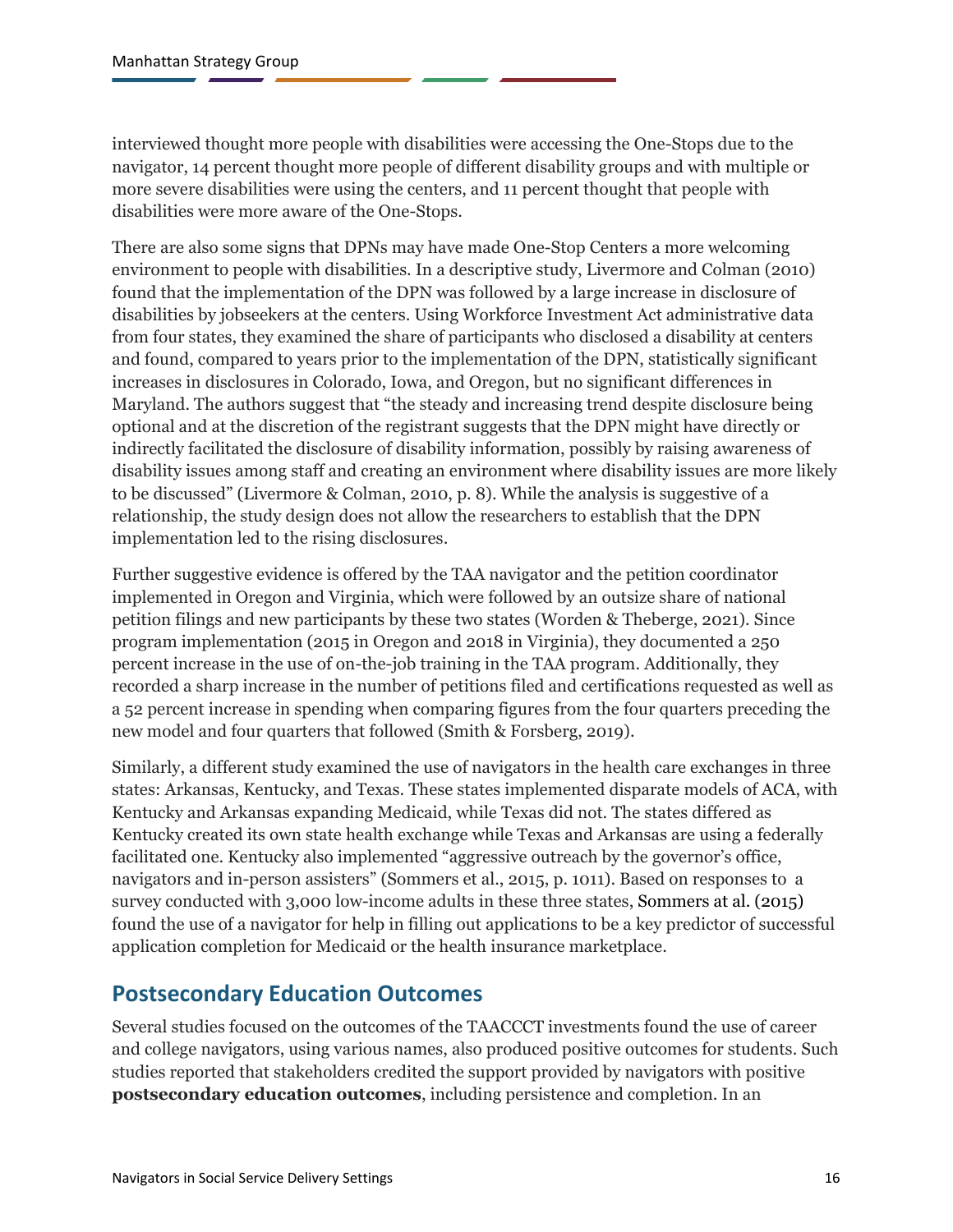evaluation of the Credentials to Careers (C2C) Round 2 TAACCCT grant, evaluators commented on the benefits of career navigators' services. They noted the comprehensive role and benefit of the position: "A key finding from our research is that, in synthesizing our observations of the work that career navigators do at the C2C consortium colleges, we found that career navigators did, in fact, provide the kinds of comprehensive and proactive support services the literature emphasizes that students need" (Sylvester & Myran, 2020, p. 12).

In an assessment of lessons learned from TAACCCT, stakeholders attributed benefits and outcomes to the work of the navigator. For instance, career navigators' proactive coaching and support for students and jobseekers in various settings were seen as essential to their ongoing engagement and their success: "Having dedicated staff that support student success—using a variety of titles such as career navigator, success coach, student services specialist, completion or success coach, or advisor was important to guiding participants throughout their program of study and helping them access campus and community supports" (Eyster & Bragg, 2021, p. 146).

In another study of a Round 4 TAACCCT grant (Guided Pathways to Success in STEM), a community college offering CTE found that "prospective students seeking training funds often need guidance in the process which is provided by the College and Career Navigator" (Javdekar et al., 2016, p. 1203). In this initiative, students were offered individual sessions for resume writing, feedback, and review, and services, which were coordinated around an "intrusive advisory" approach. The authors noted that 80 percent of students completed core coursework by the Spring 2016 semester and 40 percent were placed in or completed an internship (Javdekar et al., 2016). However, the study design does not allow a causal relationship to be established between the services and these outcomes.

#### <span id="page-19-0"></span>**Employment and Earnings**

Finally, a few studies go a step further to measure the level of engagement with navigators and participant outcomes. In particular, these studies found that participants with more **intensive contact** with navigators had better **employment and earnings** outcomes. Three studies collected data on navigator contact or activities with participants. This enabled researchers to compare outcomes of treatment group participants who received more intensive navigation support to those who did not. The DMIE study showed that lower-functioning participants who used intensive employment supports had a higher increase in earnings between baseline and 12 months, an average increase of \$3,400 compared to only \$200 for those who did not access intensive services (Linkins et al., 2011).

Similarly, Bolan et al. (2017) found that participants who engaged with navigators more often and consistently had, when compared with participants who had less interaction with the program, higher longer-term employment and retention rates, as well as higher long-term housing permanency rates. Specifically, the study found higher figures for long-term employment and retention those who engaged navigators in 15 or more activity sessions in the first 10 months of their participation in the program. Additionally, participants who worked more consistently on employment with the navigator and had a higher proportion of navigator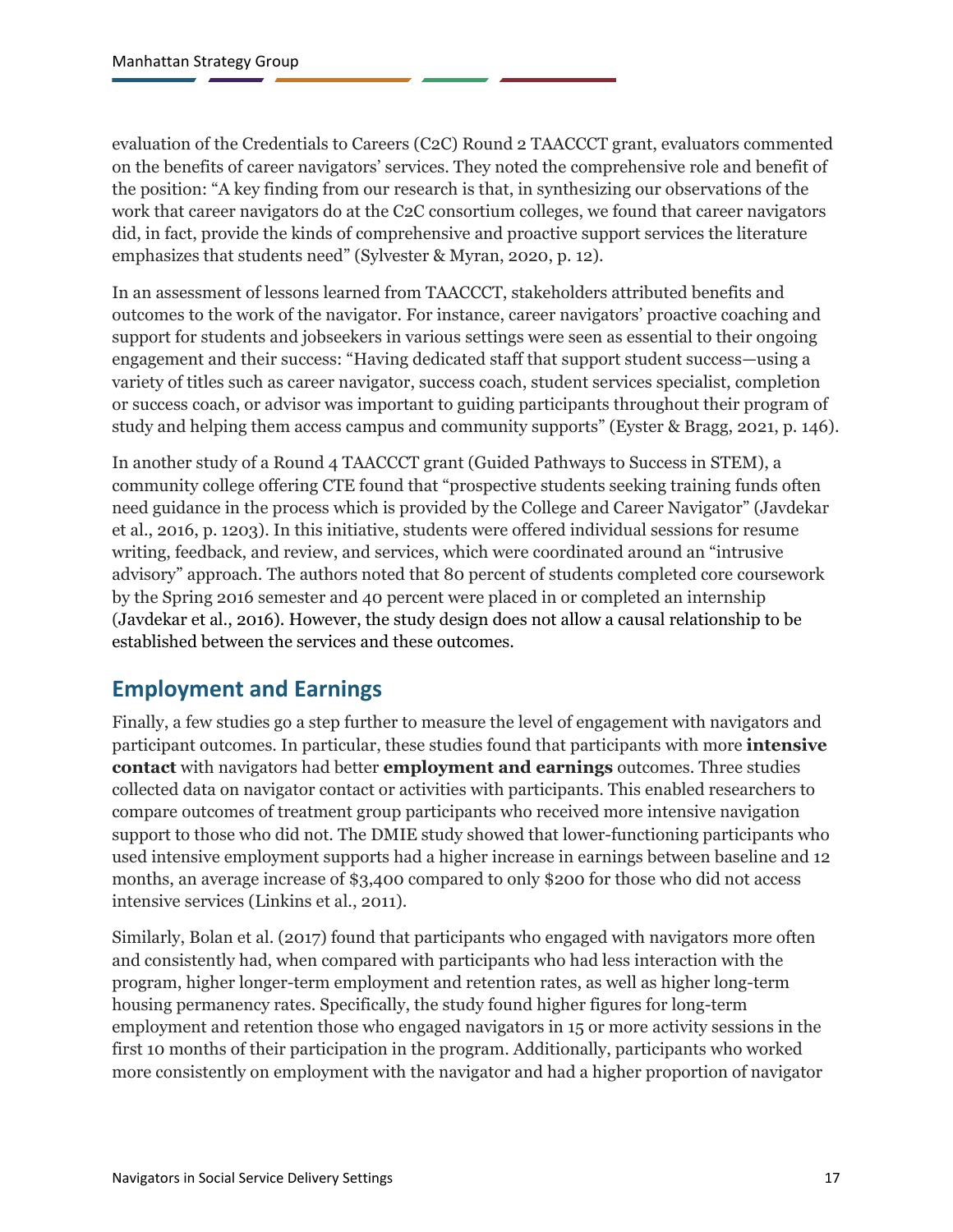sessions focused on career, job search, placement, and retention also achieved better employment and retention outcomes.

Finally, Daugherty et al. (2016) used Single Stops database of services to examine how different supports provided by the program were associated with postsecondary student success. This study found that tax services had a particularly strong relationship with outcomes. Based on interviews with program staff, the authors note that this relationship has to do with the fact that "tax services can be particularly productive in terms of benefits confirmed, meaning that nearly every low-income student who participates in tax assistance receives some money through the Earned Income Tax Credit." (Daugherty et al., 2016, p. 65) Additionally, tax services are provided in Spring, so that most students who receive it have persisted for at least one term.

These results are compelling, although the authors note that the positive outcomes cannot exclude concerns about self-selection. Because the programs allow participants to engage with navigators, more or less at will beyond an initial assessment, researchers cannot exclude the possibility that more motivated participants are the ones seeking the most support and that this motivation is leading to better outcomes.

### <span id="page-20-0"></span>**Impacts of Navigator Programs**

Five studies in our review used rigorous causal designs to assess the interventions' impacts. These studies examine multiple outcomes. We have organized the findings below by outcomes assessed: postsecondary success, employment and earnings, housing stability, and public benefit receipt and well-being.

The studies described below enable us to attribute outcomes to the program navigator intervention. However, we emphasize that the studies examine programs that include navigators as one but not the only component of the intervention. In some cases, this limits our ability to ascribe any impacts the studies identify to the navigator role exclusively. With this caveat in mind, we summarize the findings below.

### <span id="page-20-1"></span>**Postsecondary Student Success**

Two studies examined the impact on **student success** of Single Stop implementation in different campuses across the United States. Both studies used quasi-experimental designs and meet, with reservations, What Works Clearinghouse standards.

Daugherty et al. (2016) used institutional and Single Stop data from first-time freshmen at four community colleges (N=34,487) to examine student postsecondary outcomes. The study used multiple regression and a coarsened exact matching approach to compare those who received Single Stop services to those who did not. The study showed that students who received Single Stop services, in particular those students who received tax preparation services, were more likely to persist into the next college semester, with nearly 15 percent higher rates than students who did not.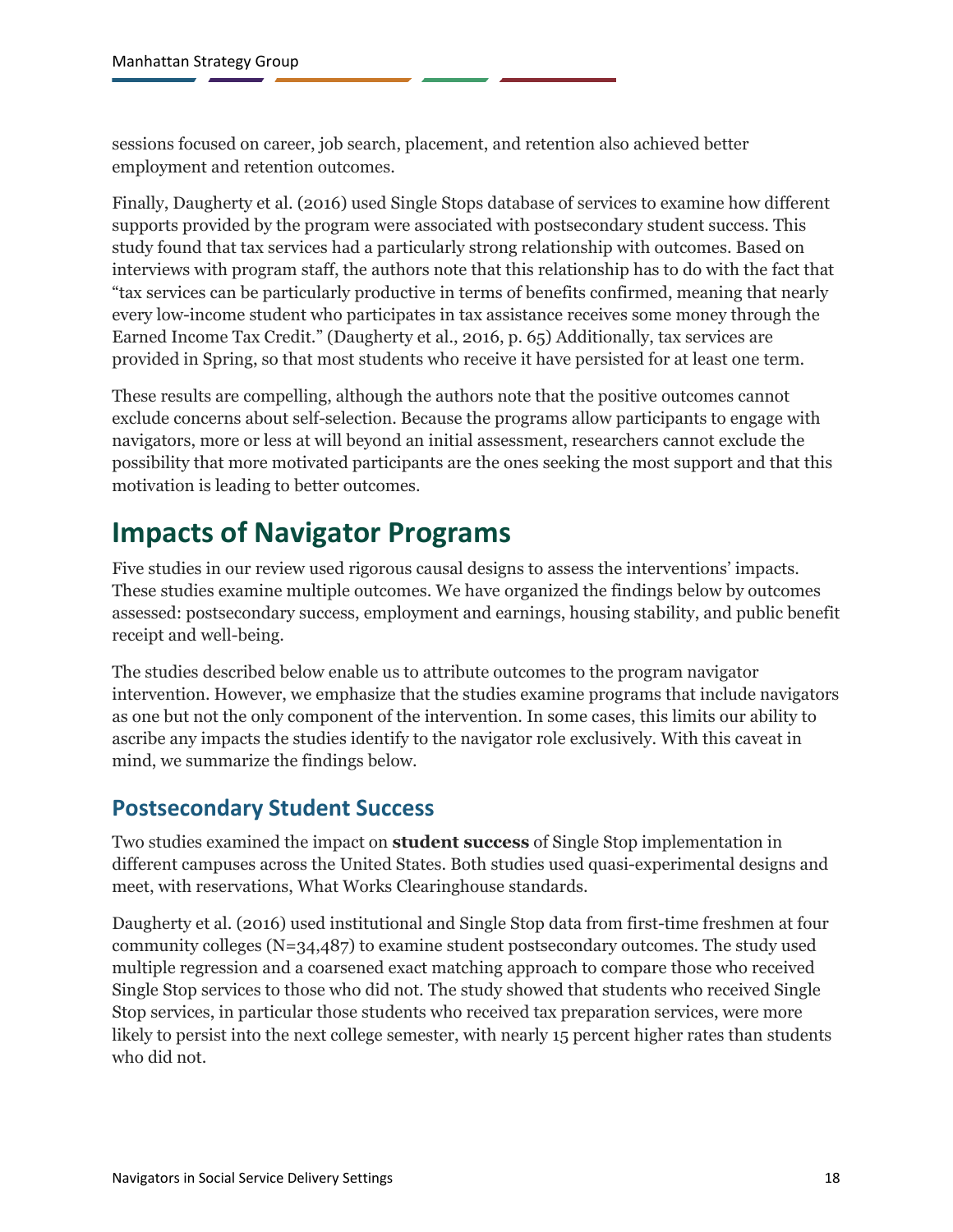A second study (Zhu et al., 2018) used propensity scores to match a treatment group of 1,152 students served by Single Stop at the Community College of Philadelphia. The study showed statistically significant impacts for students participating in the program on semester-tosemester persistence, with effect sizes large enough to be considered substantively important; higher rates of completed- to –attempted-degree-bearing credits than comparable students; and a significantly higher weighted grade point average than similar nonparticipants.

Both studies conducted subgroup analyses to explore whether program results were more pronounced among certain groups. Daugherty et al. (2016) found that Single Stop results were more positive and statistically significant for adult learners ages 25 and older, independent, and nonwhite students. The authors find this variation not surprising as these groups had been expected to be more likely to qualify for public benefits, a cornerstone of the services provided by the program. Zhu et al. (2018) found that students with some previous experience in college were more likely to achieve greater persistence, degree-bearing pass rates, and GPAs when compared to their matched counterparts. The authors note that both first time college students and those with some college experience that participate in Single Stop show greater persistence than the matched comparison group.

### <span id="page-21-0"></span>**Employment and Earnings**

Bolan et al. (2017) used a randomized controlled trial to estimate the impact of the WIF Housing and Employment Navigator on employment, earnings, and housing stability. The study shows that the WIF Navigator Program led to gains in **employment**. The randomized control trial recruited 659 participants, collecting survey data and secondary data on activities from program start until up to 42 months. Two out of three participants were assigned to the navigator treatment. At 18 months, the study showed that the treatment group's employment rate was approximately three percent higher than the control, rising to seven percent at 24 months. These differences are statistically significant. At 24 months, the employment retention rate was over 10 percent, a statistically significant higher rate than the control group (Bolan et al., 2017).

The study also found that the program impact on **earnings** was limited. The evaluation found no statistically significant difference in the hourly wages of treatment and control groups (Bolan et al., 2017). The authors did note that participants who enrolled earlier in the project appeared to have more success, with higher retention rates and higher hourly wages.

Similarly, one randomized control study of the DMIE found the program's impact on earnings was limited to participants with the lowest functioning scores. Participants in treatment and control groups saw an increase in earnings without significant differences between the two groups. Among individuals scoring lower on the *global assessment of functioning* score, control group individuals saw a statistically significant decrease in earnings, with an average of \$6,487 lower than the individuals in the treatment group (Linkins et al., 2011).

### <span id="page-21-1"></span>**Housing Stability**

The WIF Housing and Employment Navigator Program did not produce anticipated benefits in **housing stability.** Bolan et al. (2017) found modest but statistically insignificant differences in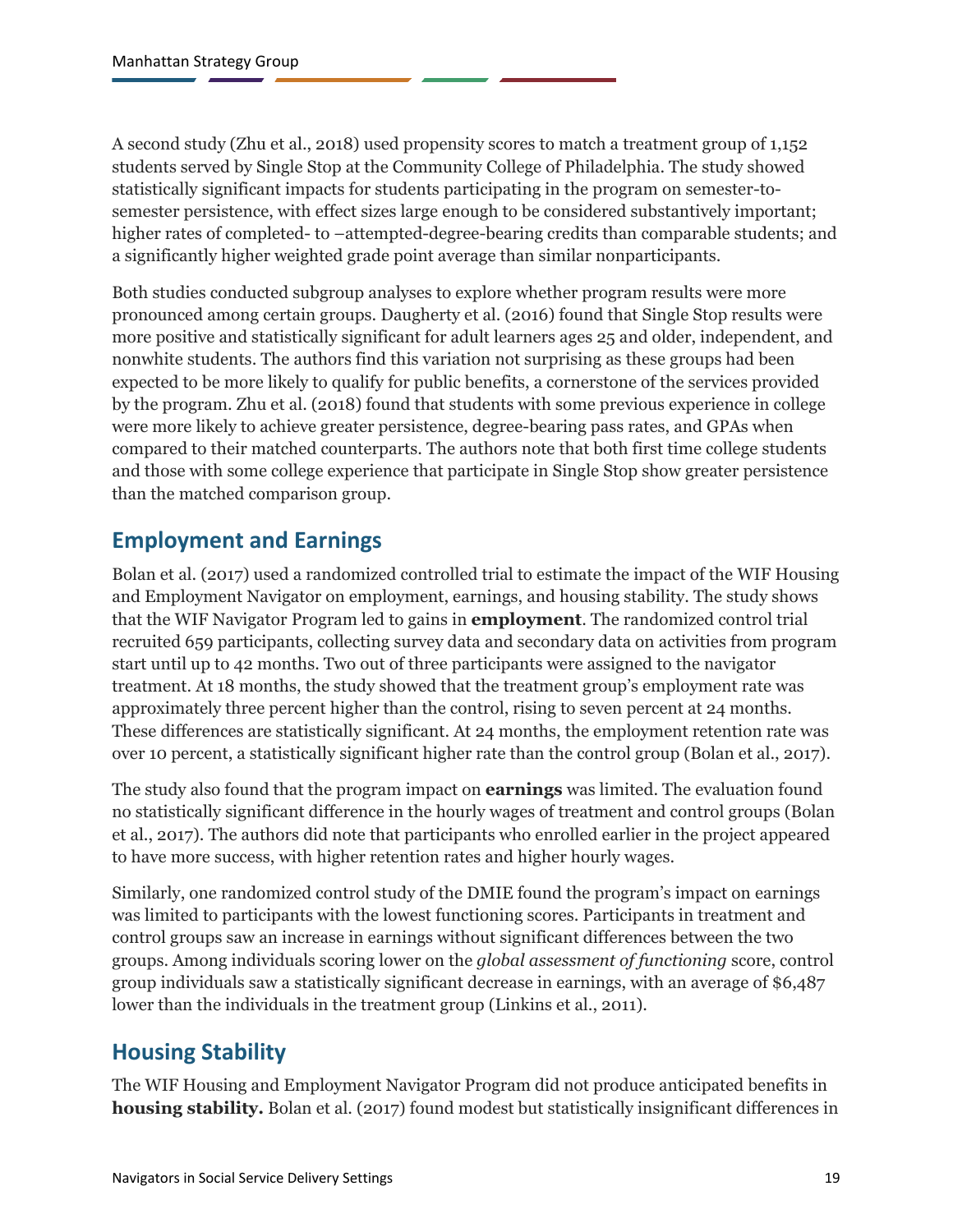housing permanency rates between treatment and control groups for the entire sample. However, there were differences across the three implementation sites. Additionally, researchers found that later participants reaped more benefits in terms of housing permanency. The researchers hypothesized based on in-depth interviews with staff that as the program matured, navigators gained more skills and confidence and were able to identify new strategies and resources to achieve better outcomes, while at the same time, the public and Section 8 housing stock rose in implementation regions.

### <span id="page-22-0"></span>**Public Benefit Receipt and Well-being**

In two programs evaluated, there were mixed results of navigator programs in reduction of public benefit receipt. The WIF Housing and Employment Navigator Program did not lead to a reduction in receipt of **public benefits**. The study found no statistically significant differences between the two groups, including receipt and amount of TANF support, utilization rates or amount of food assistance, or eligibility for Medicaid (Bolan et al., 2017). Researchers speculated that this follows a pattern of convergence between the treatment and control groups. They noted that participants' improvements in employment would lead to less benefit use, while at the same time, by the very nature of the navigator role, the navigator connected individuals to services and programs, with participants who were eligible for TANF, but were not accessing the resources previously, were able to start receiving it. This may explain the lack of expected reduction in the use of public benefit assistance.

Alternatively, the DMIE led to lower federal disability benefit applications and benefit receipt. Linkins et al. (2011) showed that treatment group individuals were significantly less likely to apply for Social Security Disability Insurance. Another randomized control study examined two out of four DMIE states, Texas and Minnesota, to test whether participants were less likely to receive federal disability benefit programs when compared with similar individuals in the control group. The study analytic sample included 926 participants from Minnesota and 1,353 from Texas. The study surveyed individuals in the treatment and control groups 12 months after the DMIE intervention to determine employment status and benefit receipt. The study found a significantly lower likelihood of federal disability benefit receipt among the treatment group, as 2.5 percent of those in the treatment group were receiving benefits at 12 months compared to 3.6 percent in the control group. While the authors emphasized the results cannot be attributed to the role of the navigator as the program involved a variety of supports, they noted how navigators were a vital part of program implementation and a critical part of implementing intensive case management and service coordination (Gimm et al., 2014).

Finally, the DMIE showed that the program led to positive outcomes in **health and wellbeing**. The DMIE demonstration included a randomized control study with an analytic sample of 1,257 individuals in the treatment group and 300 in the control. The study showed that in Minnesota, the treatment group had greater access to health and mental health services and greater improvements in functioning 12 months after implementation (Linkins et al., 2011).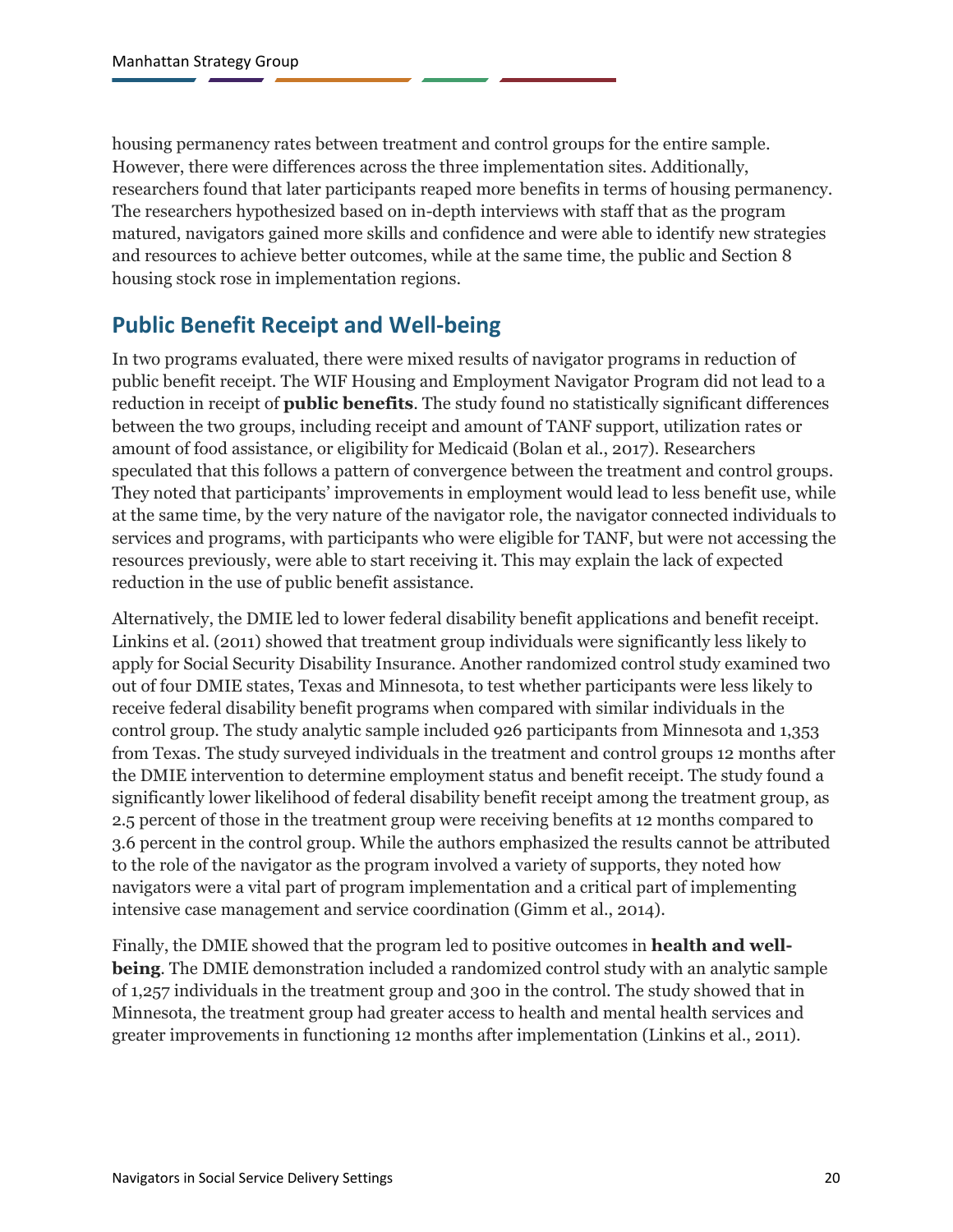## <span id="page-23-0"></span>**Summary and Conclusion**

This literature review explored the utilization, roles, and impact of navigators across social services, workforce development, and education programs. It showed how navigators adopt specific responsibilities that range from intensive case management to system-facing activities. As the programs are created to address specific challenges, the combination of navigator activities in each program varies.

We reviewed multiple studies to address the question of whether navigator programs work. Fifteen studies were descriptive, providing stakeholders assessments of the effectiveness of navigators or suggestive trends about their influence on outcomes of interest. Five causal studies using randomized controlled or quasi-experimental designs provided some evidence of the impact of the programs. Even though some of the evaluated initiatives included features that go beyond the navigator itself, the studies provided evidence that navigator programs can be effective. Specially, these studies demonstrated that navigator programs had positive impacts on certain program goals but more mixed results in others.

- Two quasi-experimental studies examined the impact of navigator support on postsecondary student success. They found positive impacts on semester-to-semester persistence (Daugherty et al., 2016; Zhu et al., 2018), and higher rates of completed-toattempted degree bearing credits, and higher weighted grade point average (Zhu et al., 2018). Daugherty et al. (2016) found larger impacts for students who received tax preparation services.
- A randomized study of the WIF Navigator found gains in employment among participants randomly assigned to the navigator services (Bolan et al., 2017). However, the impact on earnings of the program was limited, with higher hourly wages only for early participants. A study of the DMIE program also found a difference in earnings only among participants with lowest functioning scores (Linkins et al., 2011). Linkins et al. (2011) found that the participation in the DMIE led to positive outcomes in health and well-being, with greater access to health and mental health services and improvements in functioning.
- The WIF Navigator did not lead to anticipated results in housing stability or public benefit receipt with no statistically significant difference between the treatment and control groups (Bolan et al. 2017). Another randomized study, focused on the DMIE, found significantly lower likelihood of federal disability benefit receipt among the treatment group (Gimm et al., 2014).

Importantly, there is evidence that individuals in the treatment group, who received more direct contact with their navigators, fared better in postsecondary outcomes (Single Stop) and employment (WIF Housing and Employment Navigator). The studies, however, did not find average differences in earnings between treatment and comparison groups (Bolan et al., 2017; Linkins et al., 2011).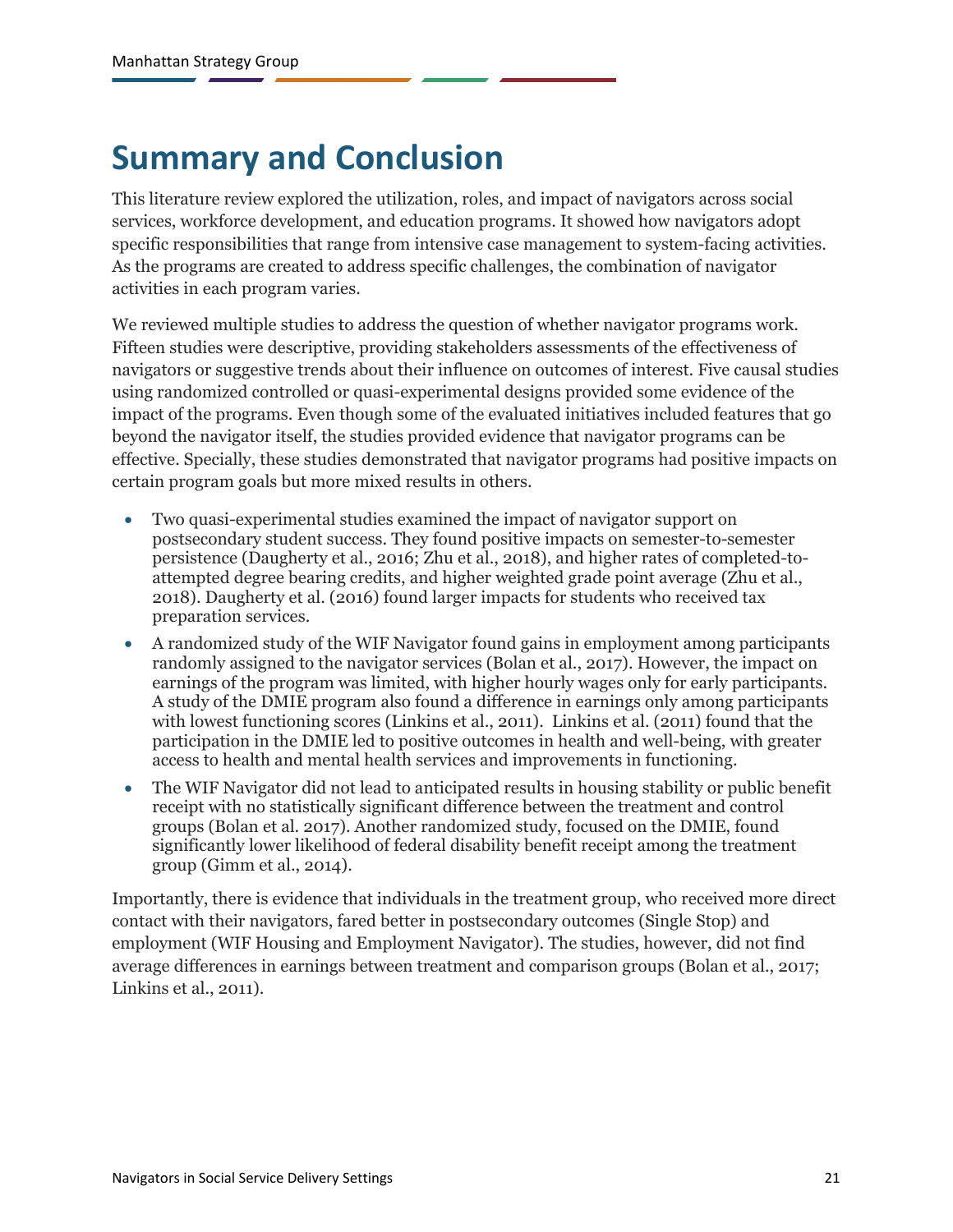# <span id="page-24-0"></span>**Appendix A**

**The Logic Model of the Disability Employment Initiative**

The Logic Model of the Disability Employment Initiative showing inputs, outputs, and outcomes/impact of situations/priorities and DEI evaluation



Source: Klayman et al. (2019).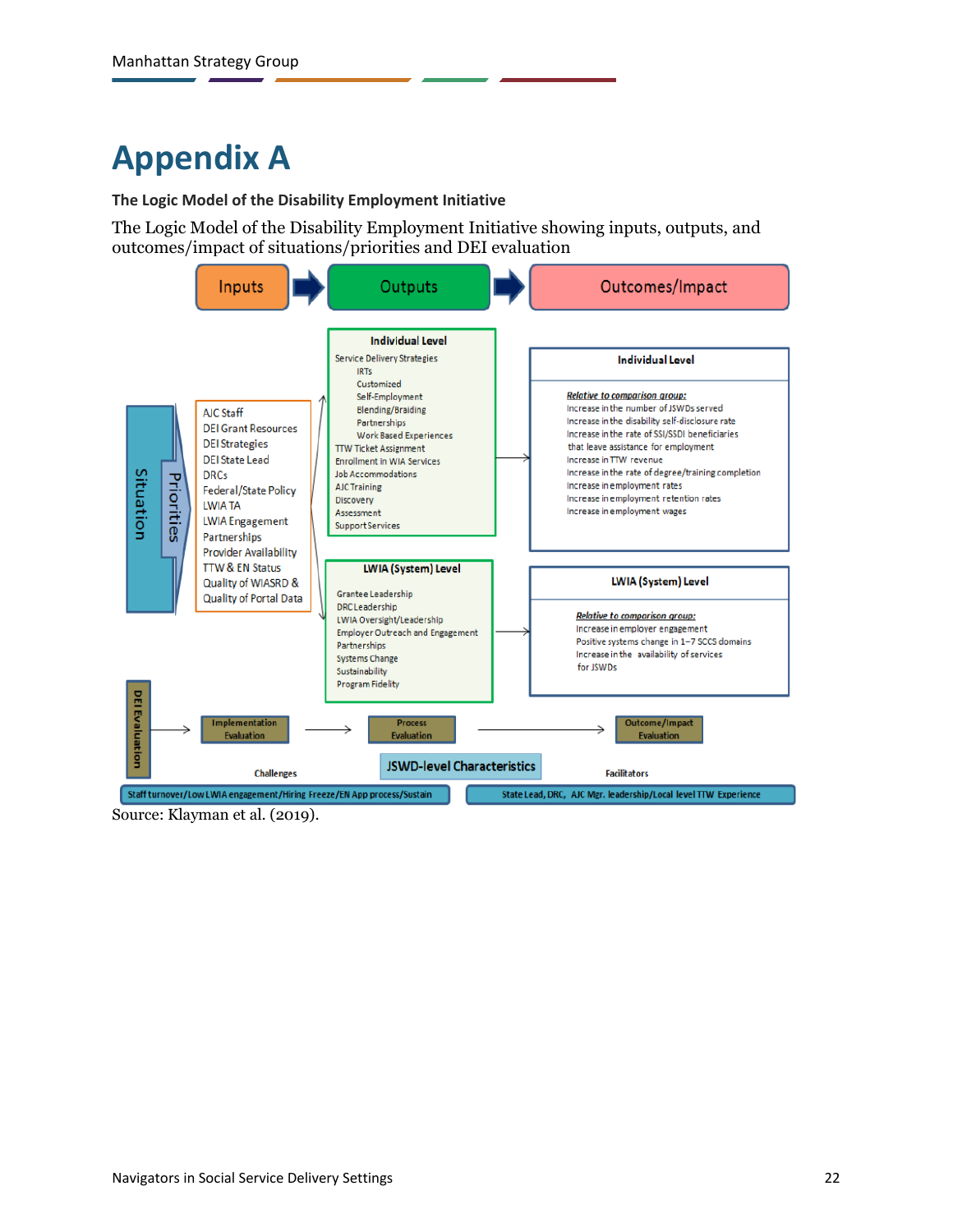## <span id="page-25-0"></span>**References**

- Anderson, M.A., & McConnell, S. (2020). *Using coaching and navigation to promote economic mobility: What is the evidence?* Mathematica. [https://www.mathematica.org/our](https://www.mathematica.org/our-publications-and-findings/publications/using-coaching-and-navigation-to-promote-economic-mobility-what-is-the-evidence)[publications-and-findings/publications/using-coaching-and-navigation-to-promote](https://www.mathematica.org/our-publications-and-findings/publications/using-coaching-and-navigation-to-promote-economic-mobility-what-is-the-evidence)[economic-mobility-what-is-the-evidence](https://www.mathematica.org/our-publications-and-findings/publications/using-coaching-and-navigation-to-promote-economic-mobility-what-is-the-evidence)
- Boeltzig, H., Pilling, D., Jaimie, C. T., & Johnson, R. (2010). Disability specialist staff in US One-Stop Career Centers and British Jobcentre Plus Offices: Roles, responsibilities, and evidence of their effectiveness. *Journal of Disability Policy Studies, 21*(2), 101–115.
- Bolan, M., Demirel, S., & Keenan, P. (2017). *Housing and Employment Navigator program evaluation*. [http://www.marcbolanconsulting.com/wp-content/uploads/2017/07/WIF-](http://www.marcbolanconsulting.com/wp-content/uploads/2017/07/WIF-Naviagtor-FULL-REPORT-6-29-17.pdf)[Naviagtor-FULL-REPORT-6-29-17.pdf](http://www.marcbolanconsulting.com/wp-content/uploads/2017/07/WIF-Naviagtor-FULL-REPORT-6-29-17.pdf)
- Centers for Medicare & Medicaid Services. (n.d.). *In-person assistance in the Health Insurance Marketplaces*[. https://www.cms.gov/CCIIO/Programs-and-Initiatives/Health-Insurance-](https://www.cms.gov/CCIIO/Programs-and-Initiatives/Health-Insurance-Marketplaces/assistance)[Marketplaces/assistance](https://www.cms.gov/CCIIO/Programs-and-Initiatives/Health-Insurance-Marketplaces/assistance)
- Collins, B. (2018). *Trade Adjustment Assistance for Workers and the TAA Reauthorization Act of 2015*. Congressional Research Service report.<https://fas.org/sgp/crs/misc/R44153.pdf>
- Daugherty, L., Johnston, W. R., & Tsai, T. (2016). *Connecting college students to alternative sources of support: The Single Stop Community College Initiative and postsecondary outcomes*. RAND Corporation. [https://www.rand.org/pubs/research\\_reports/RR1740-](https://www.rand.org/pubs/research_reports/RR1740-1.html) [1.html](https://www.rand.org/pubs/research_reports/RR1740-1.html)
- Emery, J., & Bryan, M. C. (2006). *Disability Program Navigator Project, prospects for system change–2005*. Produced for the Older Workers/Disabilities Unit, Division of Adult Services, Office of Workforce Investment, Employment and Training Administration, U.S. Department of Labor. Law, Health Policy and Disability Center, University of Iowa College of Law.
- Eyster, L. (2019). *A synthesis of findings from the Rounds 1 and 2 Trade Adjustment Assistance Community College and Career Training third-party evaluations*. [https://www.urban.org/research/publication/synthesis-findings-rounds-1-and-2-trade](https://www.urban.org/research/publication/synthesis-findings-rounds-1-and-2-trade-adjustment-assistance-community-college-and-career-training-third-party-evaluations)[adjustment-assistance-community-college-and-career-training-third-party-evaluations](https://www.urban.org/research/publication/synthesis-findings-rounds-1-and-2-trade-adjustment-assistance-community-college-and-career-training-third-party-evaluations)
- Eyster, L., & Bragg, D. (2021). The legacy of TAACCCT: Lessons on change in community colleges. *New Directions for Community Colleges, 193*, 143–155.
- Feldman, J., Staklis, S., Hong, Y., & Elrahman, J. (2016). *Evaluation report of the Amplifying Montana's Advanced Manufacturing and Innovation Industry (AMAMII) project: Final report*. RTI International.
- Forsberg, S. (2017, October 18). *Trade Adjustment Assistance: Oregon best practice* [Webinar]. WorkforceGPS. [https://taa.workforcegps.org/sitecore/content/global/events/2017/09/27/11/10/Trade-](https://taa.workforcegps.org/sitecore/content/global/events/2017/09/27/11/10/Trade-Adjustment-Assistance-Oregon-Best-Practice)[Adjustment-Assistance-Oregon-Best-Practice](https://taa.workforcegps.org/sitecore/content/global/events/2017/09/27/11/10/Trade-Adjustment-Assistance-Oregon-Best-Practice)
- Freeman, H. P. (2006). Patient navigation: A community centered approach to reducing cancer mortality. *Journal of Cancer Education, 21*(1 Suppl), S11–S14.
- Freund, K. M., Battaglia, T. A., Calhoun, E., Dudley, D. J., Fiscella, K., Paskett, E., Raich, P. C., & Roetzheim, R. G. (2008). The NIC Patient Navigation Research Program methods,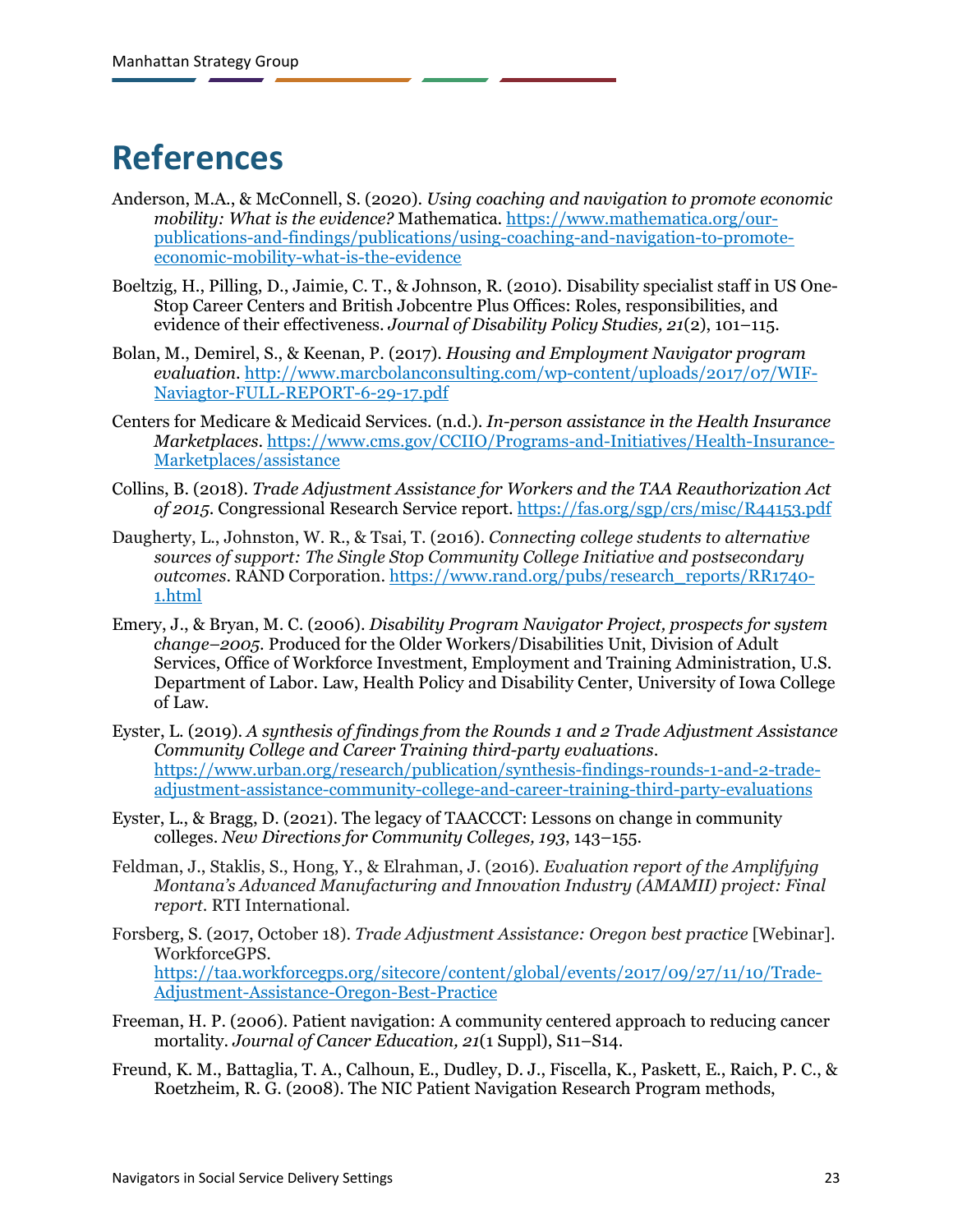protocol and measures. *Cancer, 113*(12), 3391–3399. <https://www.ncbi.nlm.nih.gov/pmc/articles/PMC2698219/>

- Gimm, G., Hoffman, D., & Ireys, H. T. (2014). Early interventions to prevent disability for workers with mental health conditions: Impacts from the DMIE. *Disability Health Journal, 7*(1), 56–63. <https://pubmed.ncbi.nlm.nih.gov/24411508/>
- Gimm, G. W., & Weathers, B. (2007, August 30). *What is the Demonstration to Maintain Independence and Employment and who is participating?* Working with Disability Work and Insurance In Brief #6. Mathematica Policy Research. [https://www.mathematica.org/our-publications-and-findings/publications/what-is-the](https://www.mathematica.org/our-publications-and-findings/publications/what-is-the-demonstration-to-maintain-independence-and-employment-dmie-and-who-is-participating)[demonstration-to-maintain-independence-and-employment-dmie-and-who-is](https://www.mathematica.org/our-publications-and-findings/publications/what-is-the-demonstration-to-maintain-independence-and-employment-dmie-and-who-is-participating)[participating](https://www.mathematica.org/our-publications-and-findings/publications/what-is-the-demonstration-to-maintain-independence-and-employment-dmie-and-who-is-participating)
- Goldrick-Rab, S., Broton, K., & Frank, V. M. (2014). *Single Stop USA's community college initiative: Implementation assessment*. Wisconsin Hope Lab. [https://hope4college.com/wp-content/uploads/2018/09/SSUSA-Implementation-](https://hope4college.com/wp-content/uploads/2018/09/SSUSA-Implementation-Assessment.pdf)[Assessment.pdf](https://hope4college.com/wp-content/uploads/2018/09/SSUSA-Implementation-Assessment.pdf)
- Javdekar, C., Watson, E., Kapilow, V., Bograd, M., Boyer, P., Zeid, I., & Duggan, C. (2016). Closing the advanced manufacturing talent gap. *Procedia Manufacturing, 5*, 1197–1207.
- Jensen, J., Horohov, J., & Wright, C. (2016). *Online2Workforce (O2W) Elizabethtown Community & Technical College TAACCCT Round II grant final evaluation report*. University of Kentucky College of Education Evaluation Center. [https://www.skillscommons.org/bitstream/handle/taaccct/15586/Elizabethtown%20CTC](https://www.skillscommons.org/bitstream/handle/taaccct/15586/Elizabethtown%20CTC%20-%20Final%20Evaluation%20-%202016.12.07.pdf?sequence=1&isAllowed=y) [%20-%20Final%20Evaluation%20-%202016.12.07.pdf?sequence=1&isAllowed=y](https://www.skillscommons.org/bitstream/handle/taaccct/15586/Elizabethtown%20CTC%20-%20Final%20Evaluation%20-%202016.12.07.pdf?sequence=1&isAllowed=y)
- Jobs for the Future. (2019, March 2). *The case for expanding navigators in Mississippi to support adult language learners*. Case Study Series. [https://collegeconnection.workforcegps.org/resources/2019/03/02/19/31/Resource\\_The](https://collegeconnection.workforcegps.org/resources/2019/03/02/19/31/Resource_The_Case_for_Expanding_Navigators_in_Mississippi) [\\_Case\\_for\\_Expanding\\_Navigators\\_in\\_Mississippi](https://collegeconnection.workforcegps.org/resources/2019/03/02/19/31/Resource_The_Case_for_Expanding_Navigators_in_Mississippi)

Klayman, D., Di Biase, C., & Searson, A. (2019). *Disability Employment Initiative impact* 

- *evaluation: Round 1 through Round 4 grantees*. <https://www.dol.gov/sites/dolgov/files/odep/topics/completedei1-4report.pdf>
- Linkins, K. W., Brya, J. J., Oelschlaeger, A., Simonson, B., Lahiri, S., McFeeters, J., Chutze, M. S., Joneas, J., & Mowry, M. A. (2011). Influencing the disability trajectory for workers with serious mental illness: Lessons from Minnesota's Demonstration to Maintain Independence and Employment. *Journal of Vocational Rehabilitation, 34*(2), 107–118.
- Livermore, G. A., & Colman, S. (2010). *Use of One-Stops by Social Security disability beneficiaries in four states implementing Disability Program Navigator Initiatives*. Center for Studying Disability Policy. Mathematica Policy Research, Inc. [https://www.mathematica.org/our-publications-and-findings/publications/use-of](https://www.mathematica.org/our-publications-and-findings/publications/use-of-onestops-by-social-security-disability-beneficiaries-in-four-states-implementing-disability-program-navigator-initiatives)[onestops-by-social-security-disability-beneficiaries-in-four-states-implementing](https://www.mathematica.org/our-publications-and-findings/publications/use-of-onestops-by-social-security-disability-beneficiaries-in-four-states-implementing-disability-program-navigator-initiatives)[disability-program-navigator-initiatives](https://www.mathematica.org/our-publications-and-findings/publications/use-of-onestops-by-social-security-disability-beneficiaries-in-four-states-implementing-disability-program-navigator-initiatives)
- Noble, M. R. (2010). *One-Stop Career Centers: An assessment of satisfaction from customers using services of a Disability Program Navigator*. ResearchGate. Retrieved February 24, 2021, fro[m https://www.researchgate.net/publication/257476482\\_ONE-](https://www.researchgate.net/publication/257476482_ONE-STOP_CAREER_CENTERS_AN_ASSESSMENT_OF_SATISFACTION_FROM_CUSTOMERS_USING_SERVICES_OF_A_DISABILITY_PROGRAM_NAVIGATOR)[STOP\\_CAREER\\_CENTERS\\_AN\\_ASSESSMENT\\_OF\\_SATISFACTION\\_FROM\\_CUSTOM](https://www.researchgate.net/publication/257476482_ONE-STOP_CAREER_CENTERS_AN_ASSESSMENT_OF_SATISFACTION_FROM_CUSTOMERS_USING_SERVICES_OF_A_DISABILITY_PROGRAM_NAVIGATOR) [ERS\\_USING\\_SERVICES\\_OF\\_A\\_DISABILITY\\_PROGRAM\\_NAVIGATOR](https://www.researchgate.net/publication/257476482_ONE-STOP_CAREER_CENTERS_AN_ASSESSMENT_OF_SATISFACTION_FROM_CUSTOMERS_USING_SERVICES_OF_A_DISABILITY_PROGRAM_NAVIGATOR)